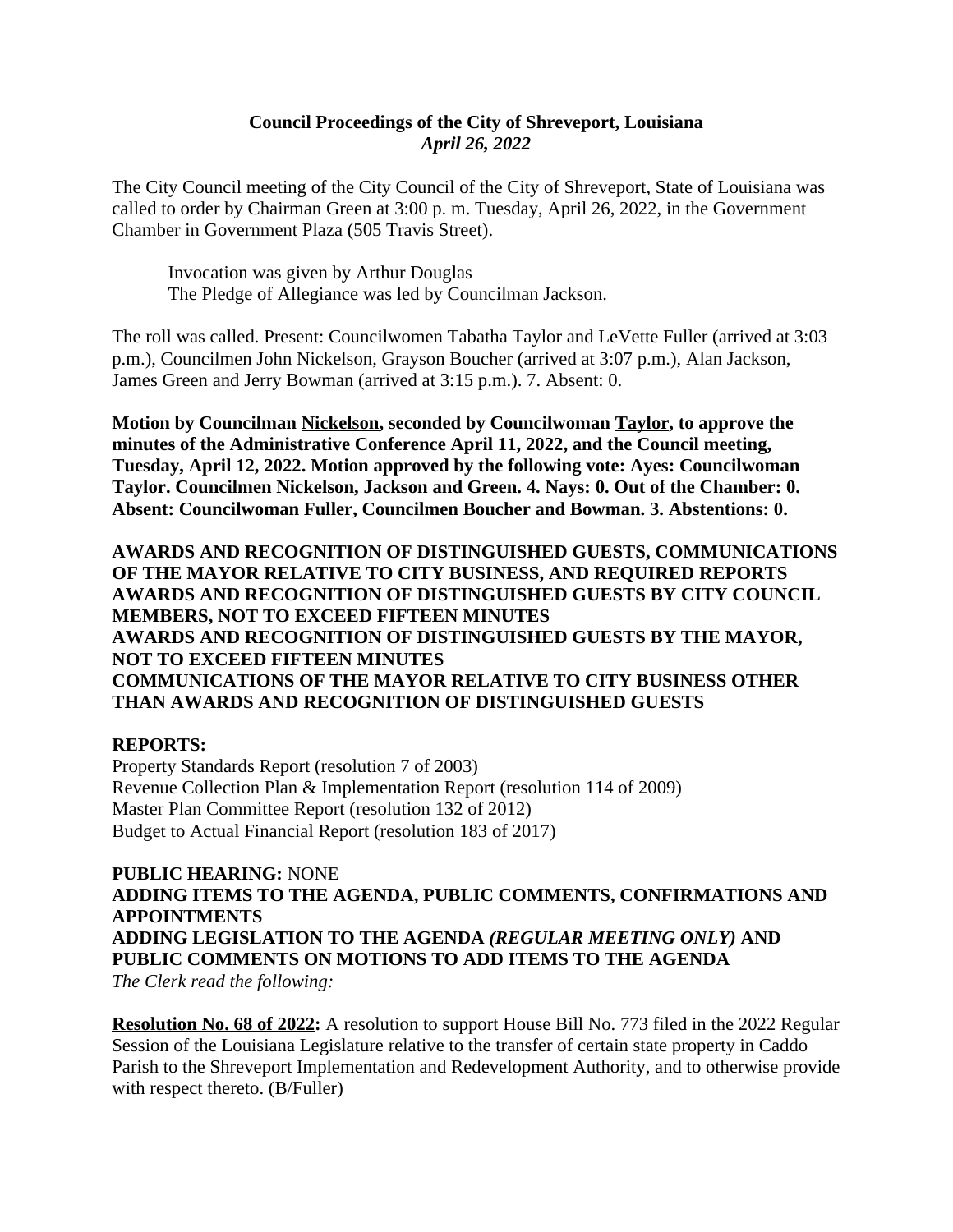Councilman Green asked those in attendance if there was anyone present to speak in favor of or in opposition to adding Resolution No. 68 of 2022 to the agenda. No one spoke.

**Motion by Councilwoman Fuller, seconded by Councilwoman Taylor, to add Resolution No. 68 of 2022 to the agenda. Motion approved by the following vote: Ayes: Councilwomen Taylor and Fuller, Councilmen Nickelson, Jackson and Green. 5. Nays: 0. Out of the Chamber: 0. Absent: Councilmen Boucher and Bowman. 2. Abstentions: 0.**

**PUBLIC COMMENTS (IN ACCORDANCE WITH SECTION 1.11 OF THE RULES OF PROCEDURE) (ADMINISTRATIVE CONFERENCE ON ANY MATTER OF PUBLIC CONCERN REGARDLESS OF WHETHER THE ITEM IS ON THE AGENDA) (REGULAR MEETING ON MATTERS WHICH ARE ON THE AGENDA)**

*Sammy Mears spoke in support of Resolution No. 61 of 2022.*

*John Settle made general comments as it relates to Ordinance No. 72 of 2021*

**CONFIRMATION AND APPOINTMENTS**: NONE **CONSENT AGENDA LEGISLATION TO INTRODUCE ROUTINE ORDINANCES AND RESOLUTIONS RESOLUTIONS**: NONE **ORDINANCES**: NONE **TO ADOPT ORDINANCES AND RESOLUTIONS RESOLUTIONS:** NONE **ORDINANCES**: NONE **REGULAR AGENDA LEGISLATION RESOLUTIONS ON SECOND READING AND FINAL PASSAGE OR WHICH WILL REQUIRE ONLY ONE READING**

*The Clerk read the following:* 

#### **RESOLUTION NO. 165 OF 2021**

### **RESOLUTION APPROVING A RESTORATION TAX ABATEMENT RENEWAL APPLICATION FOR VENYU SOLUTIONS, LLC, 601 MILAM STREET, AND TO OTHERWISE PROVIDE WITH RESPECT THERETO**

WHEREAS, the Restoration Tax Abatement has been created by the Electors of the State of Louisiana as an Act 445 of 1983, and amended in Act 783 of 1984, Article VII, Part II, Section 21(H) of the Louisiana Constitution and Louisiana R.S. 47:4311-4319, to authorize the Board of Commerce and Industry, with the approval of the Governor and the local governing authority and in accordance with procedures and conditions provided by law, to enter into a contract granting property owners who propose the expansion, restoration, improvement or development of an existing structure or structures in a downtown development district, historic district, or economic development district, established in accordance with law, the right to pay ad valorem taxes based upon the assessed valuation of the property prior to the commencement of the expansion, restoration, improvement or development; and

WHEREAS, the City of Shreveport desires to promote economic activity, create and retain job opportunities, and improve the tax base throughout the City for the benefit of all citizens; and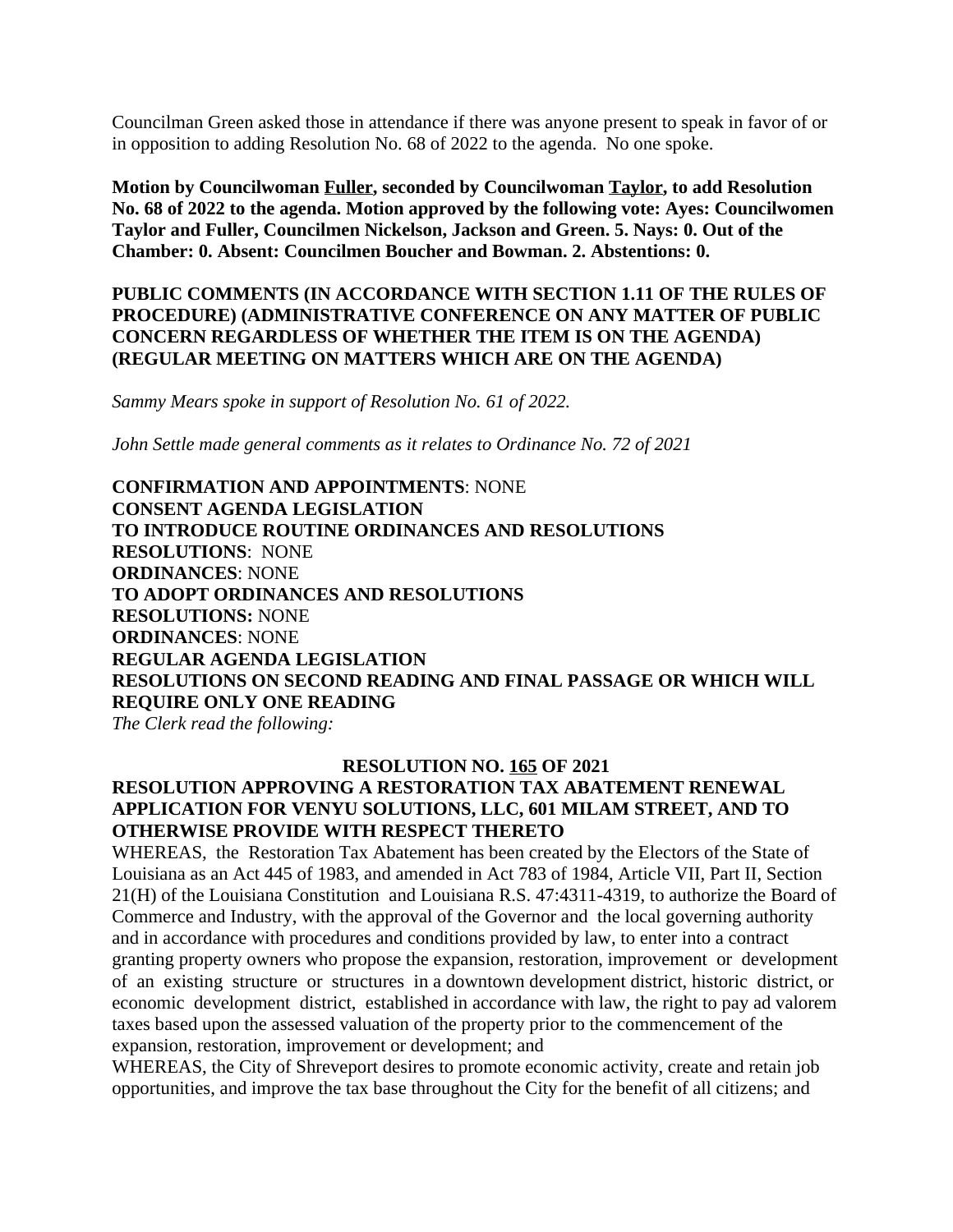WHEREAS, it is the desire of the City Council to foster the continued growth and development (and redevelopment) of the City to the continued prosperity and welfare of the City; and WHEREAS, this project is located in the Downtown Development District and the Center City Economic Development District; and

WHEREAS, this project is a commercial property;

NOW, THEREFORE, BE IT RESOLVED by the City Council of the City of Shreveport in due, regular, and legal session convened that the City Council hereby approves the VENYU SOLUTIONS, LLC renewal application 20151818 for participation in the Louisiana Restoration Tax Abatement Program.

BE IT FURTHER RESOLVED that if any provision or item of this resolution or the application thereof is held invalid, such invalidity shall not affect other provisions, items or applications of this resolution which can be given effect without the invalid provisions, items or applications and to this end the provisions of this resolution are hereby declared severable.

BE IT FURTHER RESOLVED that all resolutions or parts thereof in conflict herewith are hereby repealed.

**Read by title and as read motion by Councilwoman Fuller, seconded by Councilman Bowman, to adopt. Motion approved by the following vote: Ayes: Councilwomen Taylor and Fuller, Councilmen Nickelson, Boucher, Jackson, Green and Bowman. 7. Nays: 0. Out of the Chamber: 0. Absent: 0. Abstentions: 0.**

**Resolution No. 24 of 2022:** A resolution authorizing the employment of legal counsel to represent the City of Shreveport, and to otherwise provide with respect thereto.

**Read by title and as read motion by Councilwoman Taylor, seconded by Councilman Bowman, to postpone. Motion approved by the following vote: Ayes: Councilwomen Taylor and Fuller, Councilmen Nickelson, Boucher, Jackson, Green and Bowman. 7. Nays: 0. Out of the Chamber: 0. Absent: 0. Abstentions: 0.**

#### *The Clerk read the following:*

**AMENDMENT NO 1 TO RESOLUTION NO. 44 OF 2022**: By: David Kaplovitz, Assistant City Attorney

**AMEND THE RESOLUTION AS FOLLOWS**: Delete and remove from the files the original proposed Fact Sheet to Resolution No. 44 of 2022 and substitute the attached revised Fact Sheet to Resolution 44 of 2022. Add enclosed statute into Resolution's exhibits.

**EXPLANATION OF THE AMENDMENT**: 1. This amendment encloses one additional exhibit into the list of exhibits for this Resolution, a copy of Louisiana Revised Statute 52 §1. This exhibit to this Resolution is now labeled "Exhibit  $F -$  Louisiana Revised Statute 52 §1" and is added to the listing of attachments in the "Attachments" section of the revised Fact Sheet. There is no other change to the language or provisions of the Fact Sheet or Resolution.

**Motion by Councilman Nickelson, seconded by Councilman Green, to adopt Amendment No. 1 to Resolution No. 44 of 2022. Motion approved by the following vote: Ayes: Councilwomen Taylor and Fuller, Councilmen Nickelson, Boucher, Jackson, Green and Bowman. 7. Nays: 0. Out of the Chamber: 0. Absent: 0. Abstentions: 0.**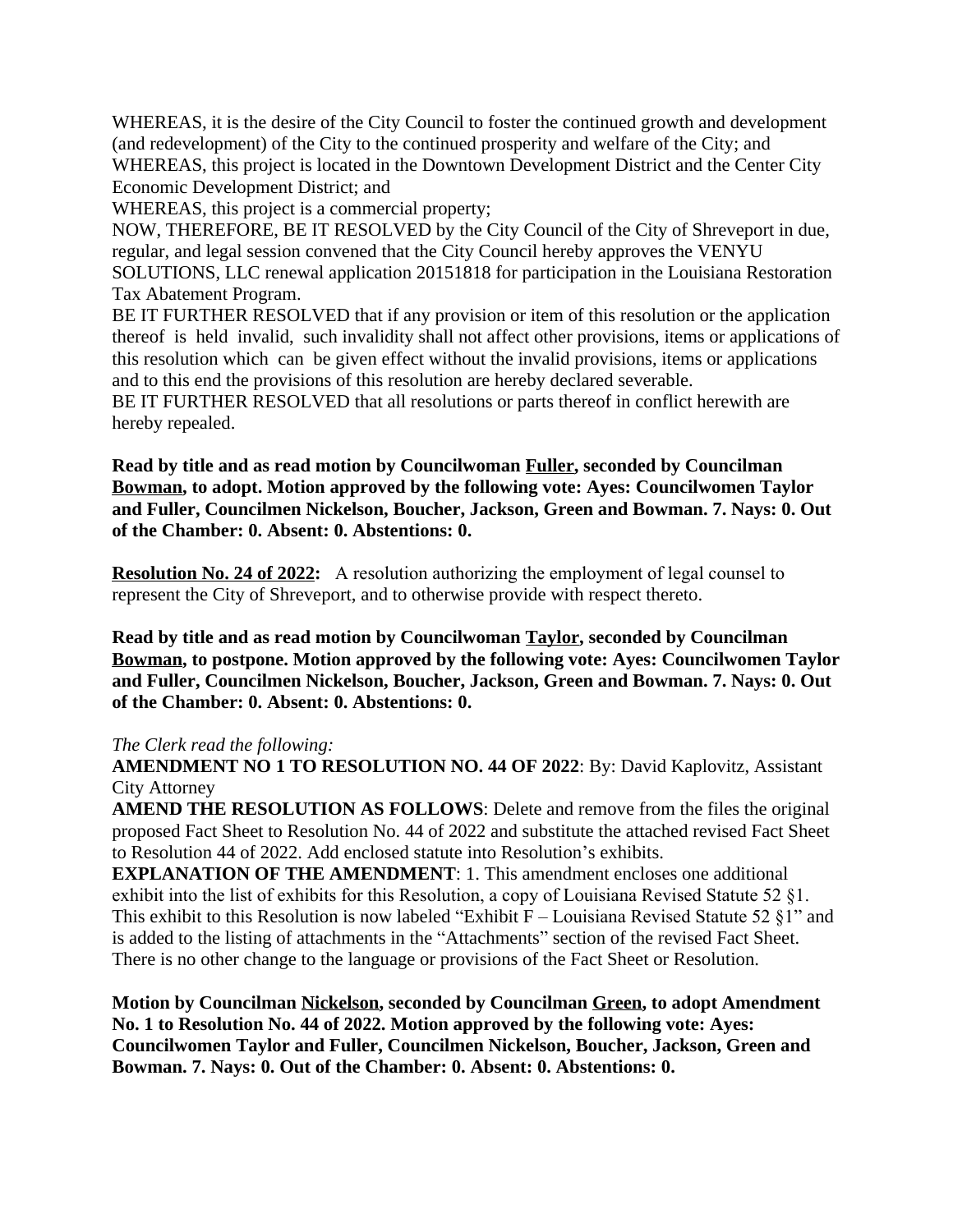### **RESOLUTION NO. 44 OF 2022 A RESOLUTION AUTHORIZING THE MAYOR TO EXECUTE AN OFF-AIRPORT LAND LEASE BETWEEN THE CITY OF SHREVEPORT AND THE FEDERAL AVIATION ADMINISTRATION AND TO OTHERWISE PROVIDE WITH RESPECT THERETO**

WHEREAS, The United States Government, acting by and through Federal Aviation Administration ("FAA"), has notified the Shreveport Airport Authority ("SAA") that with the recent extension of Runway #6 at SHV, there is a need to install an additional Low Level Windshear Alert System (LLWAS) tower to provide full LLWAS coverage to the expanded runway in accordance with FAA Sitting Order #6560.21A, relating to the guidelines for the required placement of LLWAS towers on airfields; and

WHEREAS, an LLWAS tower monitors wind shear and other weather patterns and assist pilots and aircraft on approach and safely landing onto an airfield; and

WHEREAS, the FAA has identified an off-airport site, on city property on the grounds of Fire Station #13 near SHV that is suitable for the installation of this tower; and

WHEREAS, the installation of this device on Fire Station #13, in the landing range for aircraft of Runway #6 at SHV, is necessary for the safety and protection of aircraft and passengers arriving at our regional airport; and

WHEREAS, the FAA requests to lease an approximately 20 x 20 foot section of land on the grounds of Fire Station #13 for the construction of this tower; and

WHEREAS, the FAA will pay no monetary consideration in the form of rental for this lease; however, the FAA will be responsible for the installation, operation and maintenance required of the LLWAS tower and appurtenant equipment during the course of the lease term; and WHEREAS, the term of this Off-Airport Land Lease will extend to September 30, 2037; and WHEREAS, the Shreveport Fire Department has confirmed with SAA Administrative Staff and the City Attorney's Office that the section of land on the grounds of Fire Station #13 is available for construction of the LLWAS tower; and

WHEREAS, pursuant to Louisiana La. R.S. 52:2: "The state or any state agency or subdivision may donate or convey to the United States any lands, movable or immovable property, rights of way, or servitudes which they may own or acquire for use by the United States in connection with (1) The improvement and maintenance of the navigation of natural waterways; (2) The construction, improvement, and maintenance of artificial navigable waterways, river and harbor works; (3) Flood control works; (4) Airports, flying fields, landing fields, parks, forest preserves, canals, irrigation districts, hospitals, agricultural experiment and research stations, military posts and for any military purposes. In the case of property owned by Louisiana or any state board, commission, department or agency, the transfer or conveyance shall be performed jointly by the governor and the register of the state land office, with the consent and approval of the lieutenant governor or the attorney general. The commission council or other governing body of a municipality shall transfer or convey property owned by a municipality. In the case of a parish, the parish governing authority shall transfer or convey the property, and in the case of any other subdivision of the state the governing body shall transfer the property. (Italicization of phrasing for emphasis); and

WHEREAS, under the requirements of this statute, the Shreveport City Council, as the governing body of the municipality, must authorize the transfer or conveyance of property owned by the municipality to the FAA,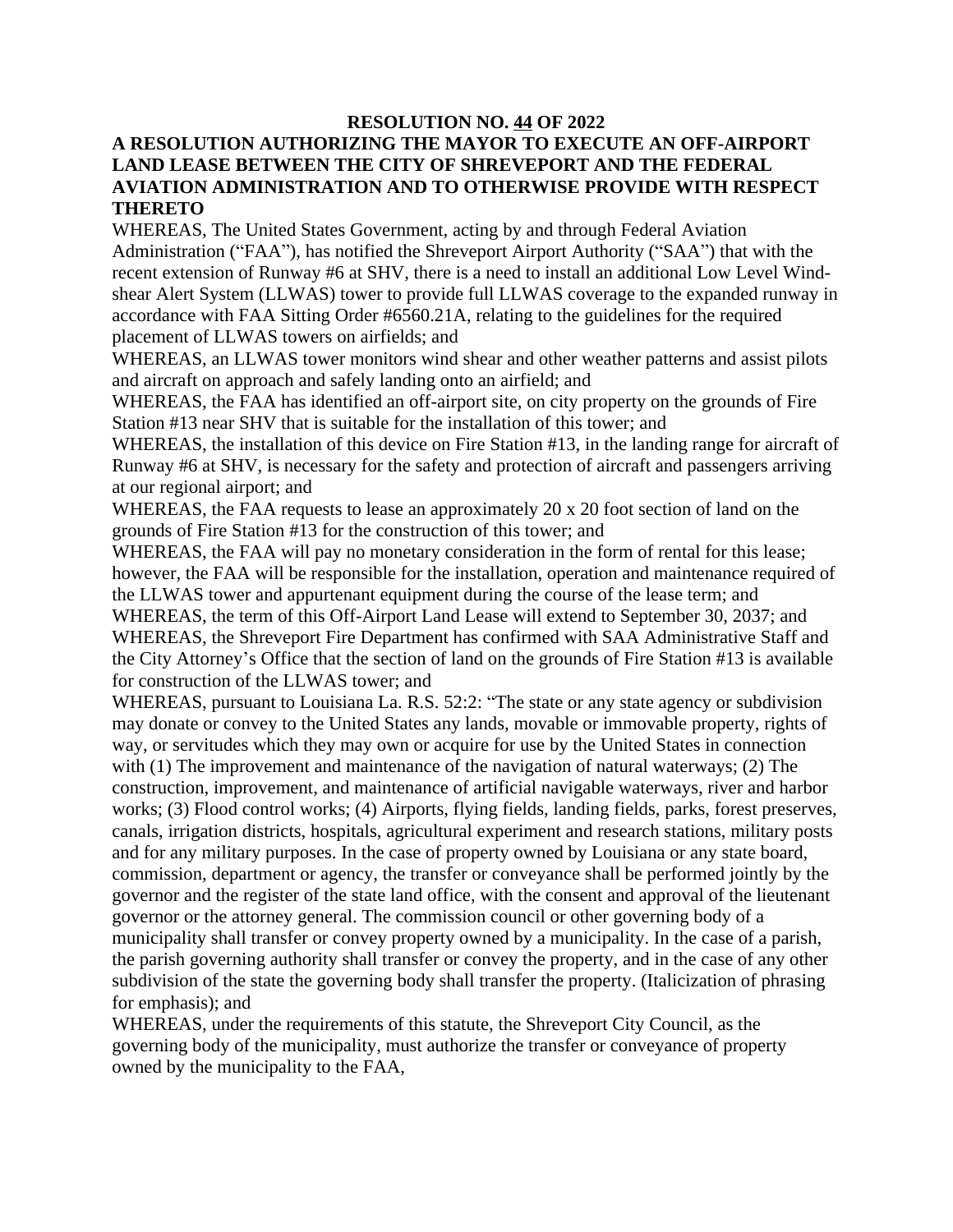NOW, THEREFORE, BE IT RESOLVED by the City Council of the City of Shreveport in due, legal and regular session convened that Adrian D. Perkins, Mayor is hereby authorized to execute an Off-Airport Land Lease substantially in the form attached hereto as Exhibit A. BE IT FURTHER RESOLVED that the Mayor and City Clerk are hereby authorized,

empowered, and directed to take any and all such action as may be necessary to carry into effect the provisions of this Resolution.

BE IT FURTHER RESOLVED that if any one or more of the provisions of this Resolution shall for any reason be held to be illegal or invalid, such illegality or invalidity shall not affect any other provision of this Resolution, but this Resolution shall be construed and enforced as if such illegal or invalid provisions had not been contained herein. Any constitutional or statutory provision enacted after the date of this Resolution which validates or makes legal any provision of this Resolution which would not otherwise be valid or legal, shall be deemed to apply to this Resolution.

BE IT FURTHER RESOLVED that this Resolution shall become effective in accordance with the provisions of Shreveport City Charter Section 4.23.

BE IT FURTHER RESOLVED that all resolutions, ordinances or parts thereof in conflict herewith are hereby repealed.

THUS DONE AND RESOLVED by the City Council of the City of Shreveport, Louisiana.

**Read by title and as read motion by Councilman Boucher, seconded by Councilman Green, to adopt Resolution No. 44 as amended. Motion approved by the following vote: Ayes: Councilwomen Taylor and Fuller, Councilmen Nickelson, Boucher, Jackson, Green and Bowman. 7. Nays: 0. Out of the Chamber: 0. Absent: 0. Abstentions: 0.**

### **RESOLUTION NO. 55 OF 2022**

### **A RESOLUTION AUTHORIZING THE EXECUTION OF A RETAINER AGREEMENT WITH ATTORNEY SCOTT J. CHAFIN, RELATIVE TO CERTAIN CONSENT DECREE MATTERS AND OTHERWISE PROVIDE WITH RESPECT THERETO**

WHEREAS, the City of Shreveport ("City") desires to retain the services of Scott J. Chafin to serve as outside legal counsel for the City of Shreveport on a contingency basis related to litigation on behalf of the City of Shreveport related to certain matters involving the consent decree; and

WHEREAS, the Office of the City Attorney recommends the employment of such special legal counsel to advise, counsel and represent the City in these matters pursuant to Section 8.03 of the City Charter.

NOW, THEREFORE BE IT RESOLVED by the City Council of the City of Shreveport, in due, regular and legal session convened that the Mayor be and he is hereby authorized to execute, for and on behalf of the City of Shreveport, a Retainer Agreement with Scott J. Chafin, Attorney at Law, to provide legal representation, counsel and advice to the City of Shreveport, substantially in accordance with the terms and conditions of the draft thereof which was filed for public inspection, together with the original copy of this resolution in the office of the Clerk of Council on January 11, 2022.

BE IT FURTHER ORDAINED that if any provision or item of this ordinance or the application thereof is held invalid, such invalidity shall not affect other provisions, items or applications of this ordinance which can be given effect without the invalid provisions, items or applications; and, to this end, the provisions of this ordinance are hereby declared to be severable.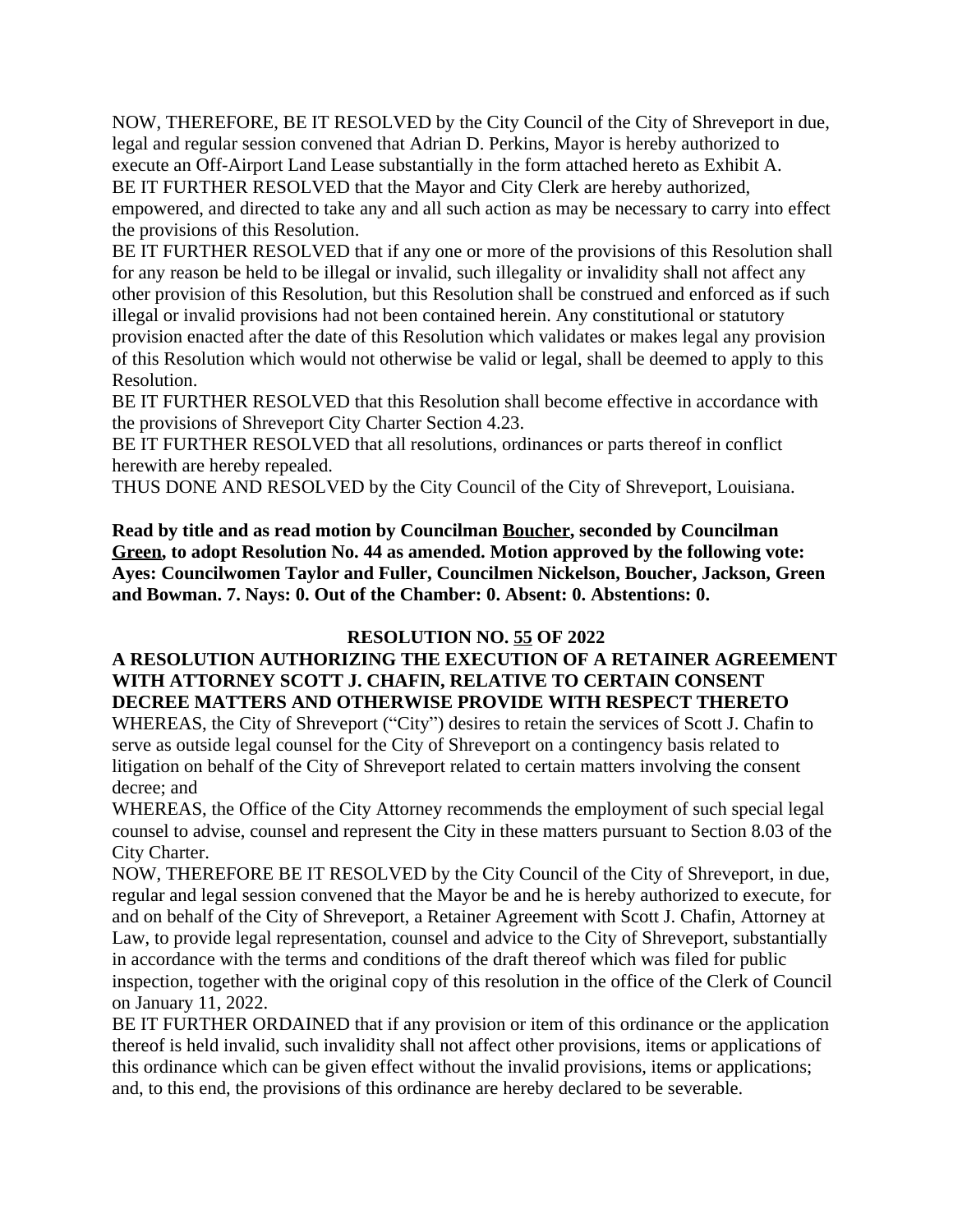BE IT FURTHER ORDAINED that all ordinances or parts thereof in conflict herewith are hereby repealed

**Read by title and as read motion by Councilman Bowman, seconded by Councilwoman Taylor, to adopt. Motion approved by the following vote: Ayes: Councilwomen Taylor and Fuller, Councilmen Nickelson, Boucher, Jackson, Green and Bowman. 7. Nays: 0. Out of the Chamber: 0. Absent: 0. Abstentions: 0.**

**Resolution No. 56 of 2022:** A resolution authorizing the approval of a price change and entering a contract with Hol-Mac Corporation for the purchase of eighteen (18), 25 cubic yard rear loaders packers, and otherwise providing with respect thereto

**Read by title and as read motion by Councilwoman Taylor, seconded by Councilman Nickelson, to postpone. Motion approved by the following vote: Ayes: Councilwomen Taylor and Fuller, Councilmen Nickelson, Boucher, Jackson, Green and Bowman. 7. Nays: 0. Out of the Chamber: 0. Absent: 0. Abstentions: 0.**

### **RESOLUTION NO. 58 OF 2022**

### **A RESOLUTION AUTHORIZING THE CITY OF SHREVEPORT, LOUISIANA, PURCHASING AGENT TO REJECT ALL BIDS RECEIVED FOR THE FLOWER BED MAINTENANCE – HOLLYWOOD/MONKHOUSE, ELVIS PRESLEY BLVD., AND KENNEDY/BROADWAY BID RFQ #22-509 AND TO OTHERWISE PROVIDE WITH RESPECT THERETO**

WHEREAS, on March 15, 2022, one (1) bid was received as a result of solicitation for Flower Bed Maintenance – Hollywood/Monkhouse, Elvis Presley Blvd., Kennedy/Broadway (RFQ-22- 509); and

WHEREAS, the bid of \$32,040.00 was over the project budget of \$17,821.76; and

WHEREAS, pursuant to Shreveport City Charter Sec. 10.07, the Purchasing Agent may reject any and all bids and readvertise for bids with the approval of the City Council; and

WHEREAS, pursuant to Shreveport City Code Sec. 26-268 the City has adopted, by reference, portions of the Louisiana Procurement Code (La. R.S. 39:1551 through 39:1755); and

WHEREAS, La. R.S. 39:1605, authorizes the City to reject any and all bids that are "in the best interest of the city;" and

WHEREAS, "the best interest of the city" under these facts and circumstances is authorized in La. R.S. 39:1605, whereby all bids were over the project budget; and

WHEREAS, it has been determined by the City Council and Purchasing Agent, and/or his/her designee, that such action is being taken in the best interests of the City.

NOW, THEREFORE, BE IT RESOLVED by the City Council of the City of Shreveport, Louisiana, in due, legal, and regular session convened that:

SECTION 1. The "whereas" clauses above are herein adopted as part of this Resolution. SECTION 2. The Purchasing Agent, or his/her designee, is hereby authorized to reject all bid(s) received for RFQ #22-509.

BE IT FURTHER RESOLVED that the Mayor of the City of Shreveport, or his/her designee, shall be and is hereby authorized to do any and all things and to sign any and all documents in a form acceptable to the City Attorney, or his/her designee, necessary to effectuate the purposes set forth herein.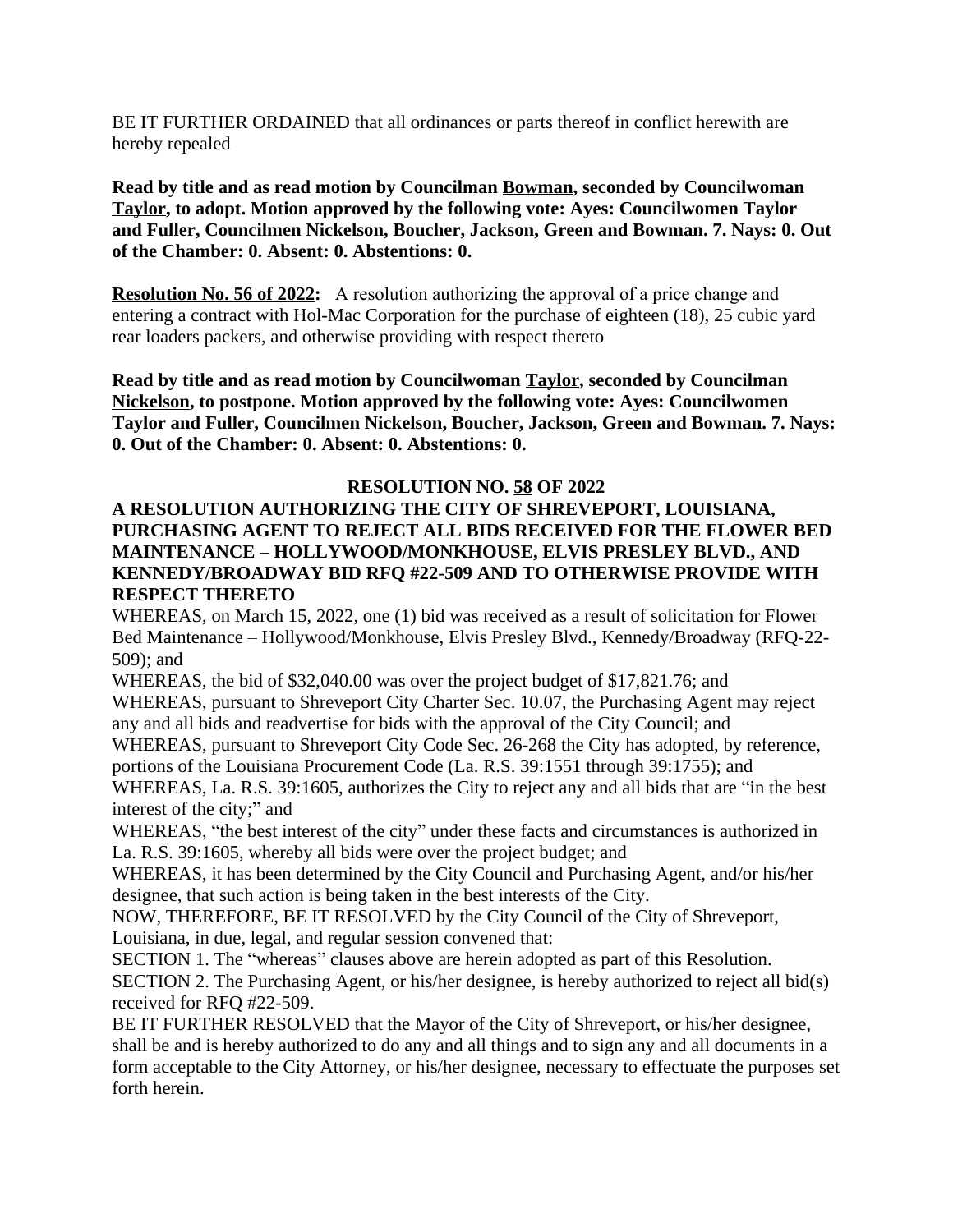BE IT FURTHER RESOLVED that if any provision or item of this Resolution or the application thereof is held invalid, such invalidity shall not affect other provisions, items or applications of this resolution which can be given effect without the invalid provisions, items, or applications, and to this end the provisions of this resolution are hereby declared severable.

BE IT FURTHER RESOLVED that this Resolution shall become effective in accordance with the provisions of Shreveport City Charter Section 4.23.

BE IT FURTHER RESOLVED that all resolutions, ordinances, or parts thereof in conflict herewith are hereby repealed.

THUS, DONE AND RESOLVED by the City Council of the City of Shreveport, Louisiana.

**Read by title and as read motion by Councilwoman Taylor, seconded by Councilman Bowman, to adopt. Motion approved by the following vote: Ayes: Councilwomen Taylor and Fuller, Councilmen Nickelson, Boucher, Jackson, Green and Bowman. 7. Nays: 0. Out of the Chamber: 0. Absent: 0. Abstentions: 0.**

### **RESOLUTION NO. 59 OF 2022**

### **A RESOLUTION AUTHORIZING THE CITY OF SHREVEPORT, LOUISIANA, PURCHASING AGENT TO REJECT ALL BIDS RECEIVED FOR THE REPLACE ROOF ON LUCAS ADMINISTRATION BUILDING BID RFQ #22-516 AND TO OTHERWISE PROVIDE WITH RESPECT THERETO**

WHEREAS, on March 31, 2022, three (3) bids were received as a result of solicitation for Replace Roof on Lucas Administration Building (RFQ-22-516); and

WHEREAS, errors were detected in the bid document after the bid opening; and

WHEREAS, pursuant to Shreveport City Charter Sec. 10.07, the Purchasing Agent may reject any and all bids and readvertise for bids with the approval of the City Council; and

WHEREAS, pursuant to Shreveport City Code Sec. 26-268 the City has adopted, by reference, portions of the Louisiana Public Bid Law (La. R.S. 38:2184 through 38:2316) for public works; and

WHEREAS, La. R.S. 38:2214 B, authorizes the City to reject any and all bids for "just cause;" and

WHEREAS, "just cause" under these facts and circumstances is authorized in La. R.S. 38:2214 B(2), whereby the bid document contained an error; and

WHEREAS, it has been determined by the City Council and Purchasing Agent, and/or his/her designee, that such action is being taken in the best interests of the City.

NOW, THEREFORE, BE IT RESOLVED by the City Council of the City of Shreveport, Louisiana, in due, legal, and regular session convened that:

SECTION 1. The "whereas" clauses above are herein adopted as part of this Resolution. SECTION 2. The Purchasing Agent, or his/her designee, is hereby authorized to reject all bid(s) received for RFQ #22-516.

BE IT FURTHER RESOLVED that the Mayor of the City of Shreveport, or his/her designee, shall be and is hereby authorized to do any and all things and to sign any and all documents in a form acceptable to the City Attorney, or his/her designee, necessary to effectuate the purposes set forth herein

BE IT FURTHER RESOLVED that if any provision or item of this Resolution or the application thereof is held invalid, such invalidity shall not affect other provisions, items or applications of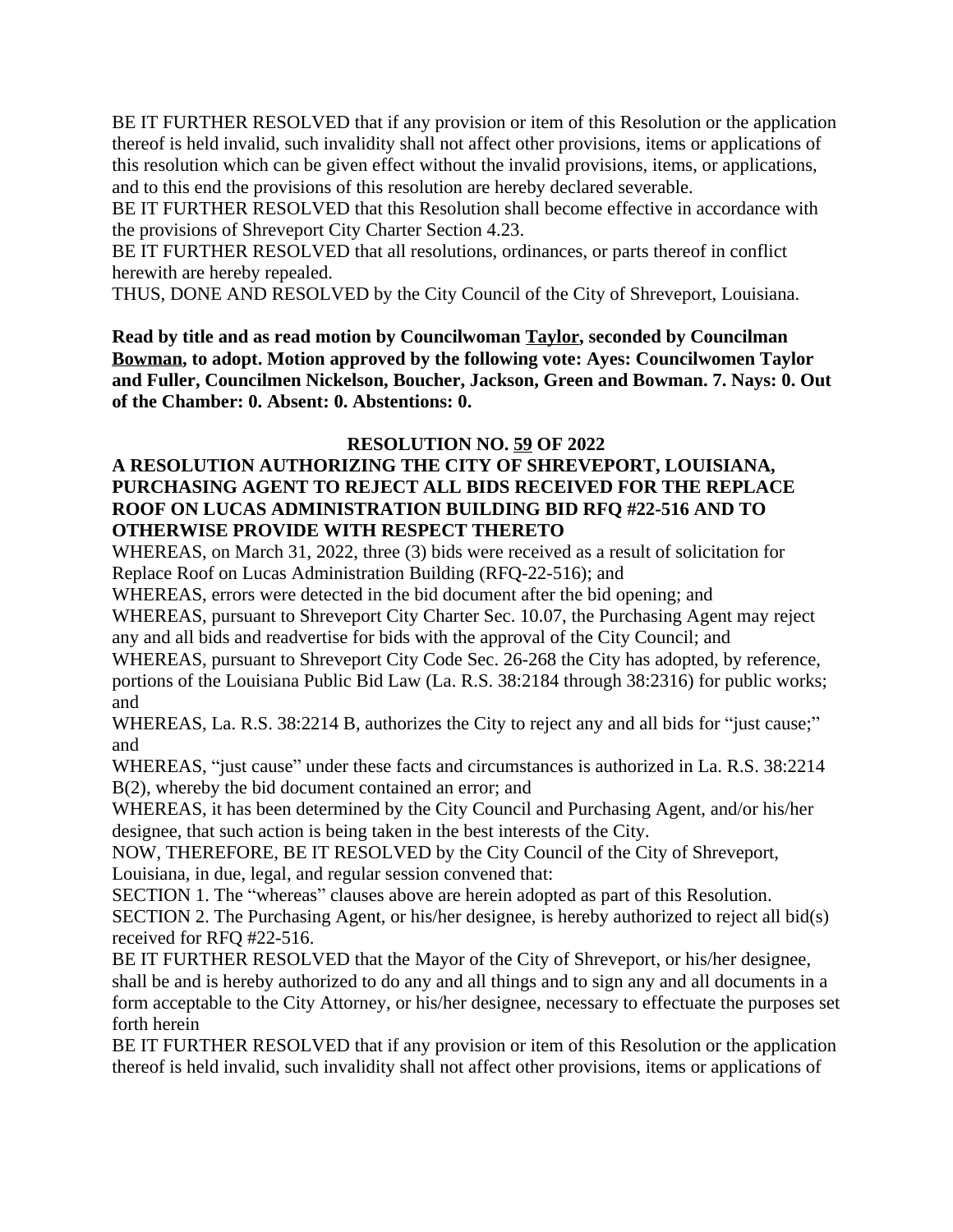this resolution which can be given effect without the invalid provisions, items, or applications, and to this end the provisions of this resolution are hereby declared severable.

BE IT FURTHER RESOLVED that this Resolution shall become effective in accordance with the provisions of Shreveport City Charter Section 4.23.

BE IT FURTHER RESOLVED that all resolutions, ordinances, or parts thereof in conflict herewith are hereby repealed.

THUS, DONE AND RESOLVED by the City Council of the City of Shreveport, Louisiana.

**Read by title and as read motion by Councilman Boucher, seconded by Councilman Green, to adopt. Motion approved by the following vote: Ayes: Councilwomen Taylor and Fuller, Councilmen Nickelson, Boucher, Jackson, Green and Bowman. 7. Nays: 0. Out of the Chamber: 0. Absent: 0. Abstentions: 0.**

### **RESOLUTION NO. 60 OF 2022**

### **A RESOLUTION ADOPTING THE SYSTEM SURVEY AND COMPLIANCE QUESTIONNAIRE REQUIRED BY THE LEGISLATIVE AUDITOR'S OFFICE OF THE STATE OF LOUISIANA AND TO PROVIDE WITH RESPECT THERETO.**

WHEREAS, the City of Shreveport received a questionnaire from the State Legislative Auditor which is to be completed as a required part of the audit for which we have engaged certified public accountants, Carr, Riggs & Ingram, LLC; and

WHEREAS, upon completion of the questionnaire it must be presented to and adopted by the governing body of the City of Shreveport by means of a formal resolution at an open meeting; and

WHEREAS, the completed questionnaire must then be given to the auditor engaged by the municipality who will, during the course of his regular audit, test the accuracy of the answers to the questionnaire and submit to the municipality and the Legislative Auditor a report containing his opinion as to the validity of the answers.

NOW, THEREFORE, BE IT RESOLVED by the City Council of the City of Shreveport in due, legal and regular session convened, that the attached Systems Survey and Compliance Questionnaire for the City of Shreveport be and the same is hereby adopted.

BE IT FURTHER RESOLVED that if any provision or item of this resolution or the application thereof is held invalid, such invalidity shall not affect other provisions, items or applications of this resolution which can be given effect without the invalid provisions, items or applications and, to this end, the provisions of this resolution are hereby declared severable.

BE IT FURTHER RESOLVED that all resolutions or parts thereof in conflict herewith are hereby repealed.

**Read by title and as read motion by Councilwoman Taylor, seconded by Councilman Boucher, to adopt. Motion approved by the following vote: Ayes: Councilwomen Taylor and Fuller, Councilmen Nickelson, Boucher, Jackson, Green and Bowman. 7. Nays: 0. Out of the Chamber: 0. Absent: 0. Abstentions: 0.**

### **RESOLUTION NO. 61 OF 2022**

### **A RESOLUTION TO RECOGNIZE APRIL 2022 AS SEXUAL ASSAULT AWARENESS MONTH IN THE CITY OF SHREVEPORT, AND TO OTHERWISE PROVIDE WITH RESPECT THERETO**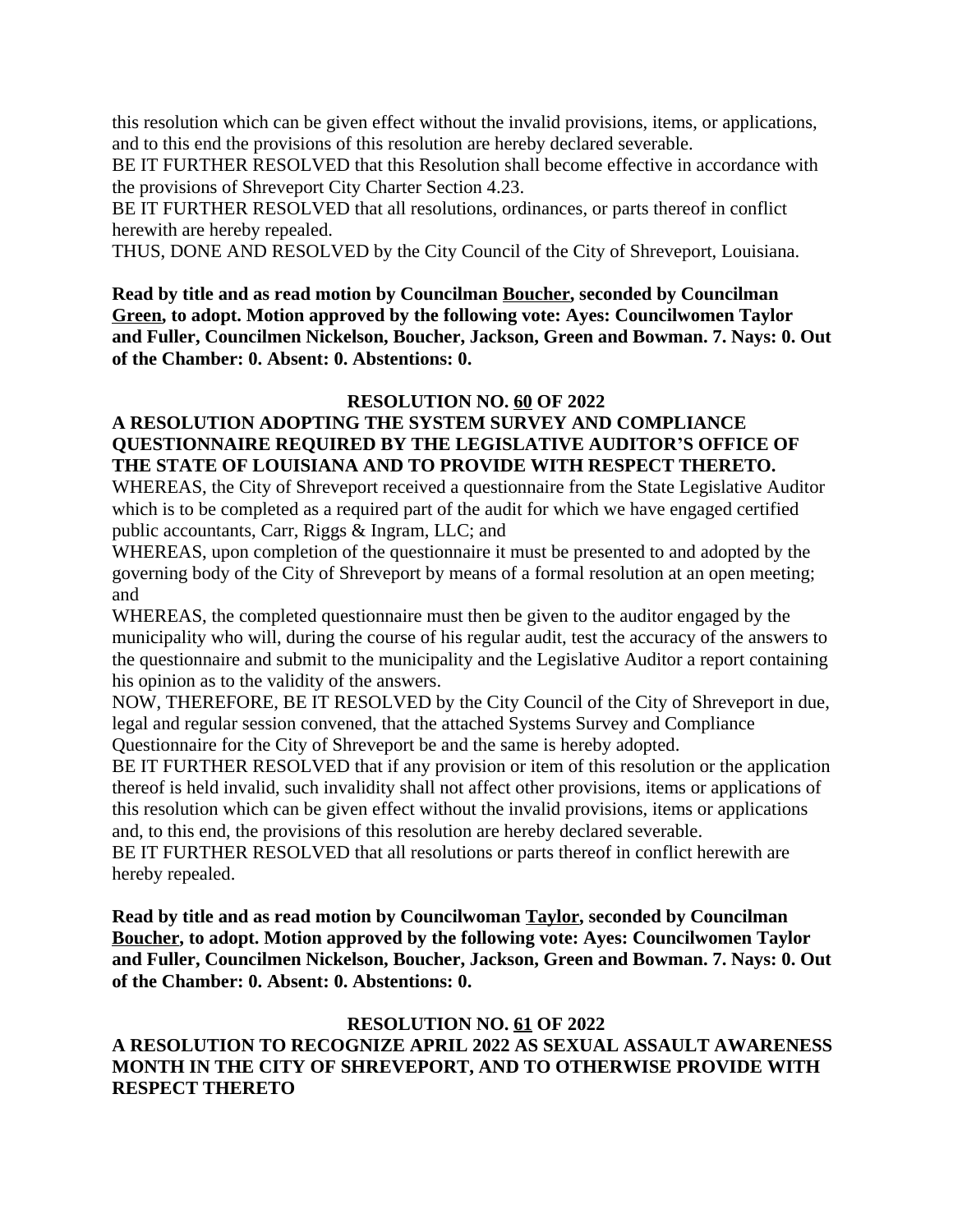### COUNCILMEMBER: GRAYSON BOUCHER

WHEREAS, since 2001, National Sexual Violence Resource Center (NSVRC) has coordinated the national Sexual Assault Awareness Month campaign observed every April; and WHEREAS, this year's theme is 'Building Safe Online Spaces Together; and

WHEREAS, for too long, harassment, cyberbullying and exploitation have been seen as inevitable behaviors online; and

WHEREAS, during this month-long campaign, NSVRC is making it clear that everyone can practice consent, intervene when we see harmful behaviors and promote safety and respect both online and offline; and

WHEREAS, the goal of Sexual Assault Awareness Month is to raise public awareness about sexual violence, educate communities on how to prevent it and bolster prevention efforts throughout the year; and

WHEREAS, Sexual Assault Awareness Month is an opportunity to educate about how each of us can prevent sexual harassment, assault and abuse, sexual harassment online doesn't have to be inevitable; and

WHEREAS, 41 percent of Americans have been personally subjected to harassing behavior online, and an even larger share (66%) have witnessed these behaviors directed at others; and WHEREAS, nationwide, 81% of women and 43% of men reported experiencing some form of sexual harassment and/or assault in their lifetime; and

WHEREAS, one in five women in the United States experienced completed or attempted rape during their lifetime; and

WHEREAS, nearly a quarter (24.8%) of men in the U.S. experienced some form of contact sexual violence in their lifetime; and

WHEREAS, it is estimated that 734,630 people were raped (including threatened, attempted, or completed rape) in the U.S. in 2018; and

WHEREAS, preventing sexual violence means addressing the root causes, including beliefs about gender equity, forms of oppression (such as racism, transphobia, and ableism), and social systems that reinforce power over others.

NOW THEREFORE, BE IT RESOLVED by the City Council of the City of Shreveport, acting in due, regular, and legal session convened, that the City Council hereby recognizes April 2022 as Sexual Assault Awareness Month.

**Read by title and as read motion by Councilman Boucher, seconded by Councilwoman Taylor, to adopt. Motion approved by the following vote: Ayes: Councilwomen Taylor and Fuller, Councilmen Nickelson, Boucher, Jackson, Green and Bowman. 7. Nays: 0. Out of the Chamber: 0. Absent: 0. Abstentions: 0.**

### **RESOLUTION NO. 68 OF 2022**

**A RESOLUTION TO SUPPORT HOUSE BILL NO. 773 FILED IN THE 2022 REGULAR SESSION OF THE LOUISIANA LEGISLATURE RELATIVE TO THE TRANSFER OF CERTAIN STATE PROPERTY IN CADDO PARISH TO THE SHREVEPORT IMPLEMENTATION AND REDEVELOPMENT AUTHORITY, AND TO OTHERWISE PROVIDE WITH RESPECT THERETO.**

BY COUNCILMEMBER: LEVETTE FULLER

WHEREAS, House Bill No. 773 of the 2022 regular session of the Louisiana Legislature ("HB 773") authorizes the transfer of certain state property in Caddo Parish to the Shreveport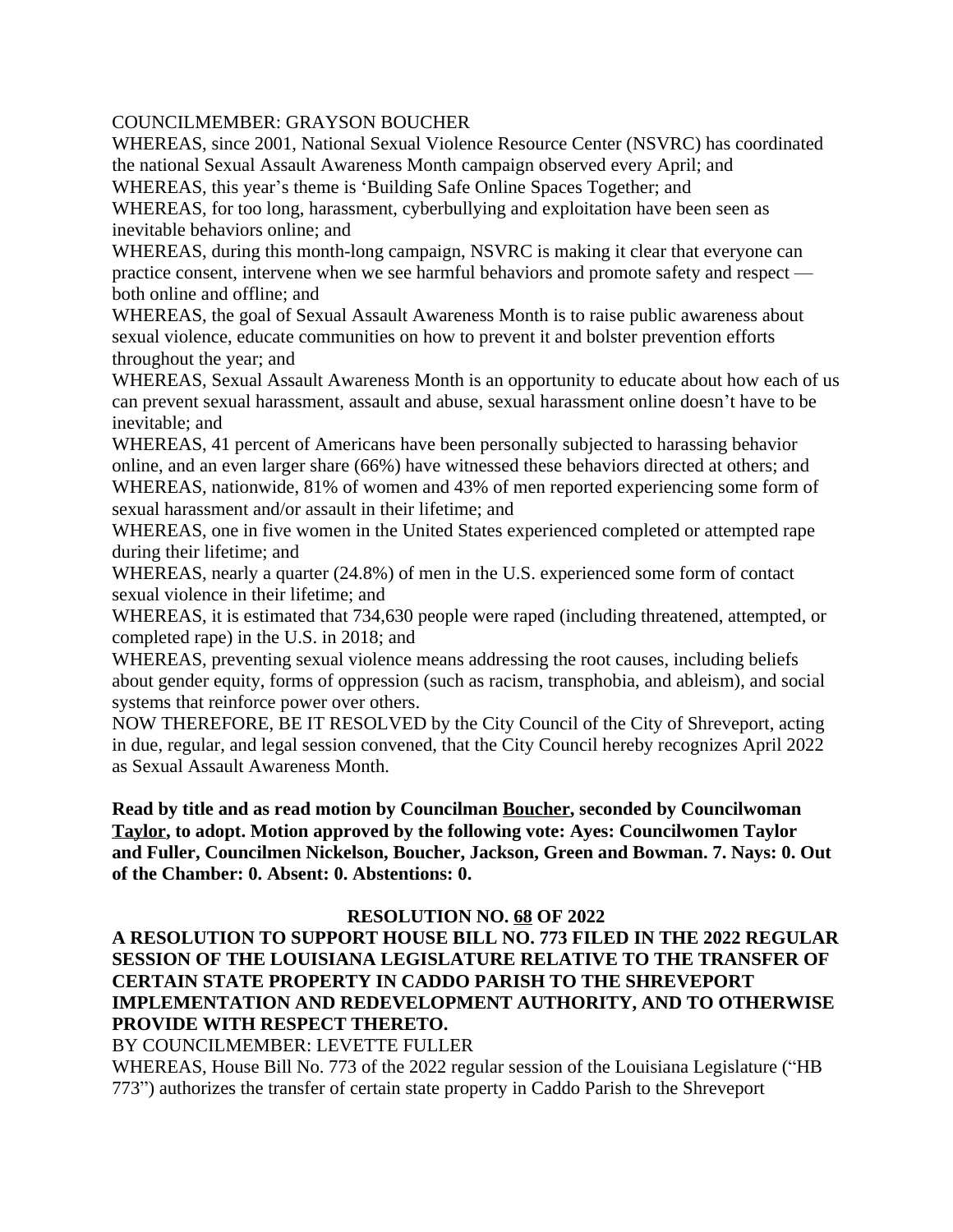Implementation and Redevelopment Authority; and

WHEREAS, HB 773 provides for the reservation of mineral rights to the State; and WHEREAS, HB 773 provides for access to the property by the Shreveport Implementation and Redevelopment Authority or prospective developers for the purposes of performing due diligence and planning prior to the transfer of any interest to the property and no later than the date by which the state has finalized plans to relocate the current occupants of the described property for due diligence and planning.

NOW THEREFORE, BE IT RESOLVED by the City Council of the City of Shreveport, in due, legal, and regular session convened, that the Shreveport City Council endorses and strongly supports the enactment of House Bill No. 773 that has been filed in the 2022 regular session of the Louisiana Legislature.

BE IT FURTHER RESOLVED that if any provision or item of this resolution or the application thereof is held invalid, such invalidity shall not affect other provisions, items or application of this resolution which can be given effect without the invalid provisions, items or application and, to this end, the provisions of this resolution are hereby declared servable.

BE IT FURTHER RESOLVED that all resolutions or parts thereof in conflict herewith are hereby repealed.

**Read by title and as read motion by Councilwoman Fuller, seconded by Councilwoman Taylor, to adopt. Motion approved by the following vote: Ayes: Councilwomen Taylor and Fuller, Councilmen Nickelson, Boucher, Jackson, Green and Bowman. 7. Nays: 0. Out of the Chamber: 0. Absent: 0. Abstentions: 0.**

### **INTRODUCTION OF RESOLUTIONS** *(NOT TO BE ADOPTED PRIOR TO (May 10, 2022 (***Motion and second is sufficient to introduce resolutions)**

- **1. Resolution No. 62 of 2022**: A resolution authorizing the Mayor to execute certain documents and instruments relative to the subordination of the loan and mortgage relating to Coventry Place Limited Partnership and to otherwise provide with respect thereto
- **2. Resolution No. 63 of 2022**: A resolution declaring certain City of Shreveport, Louisiana, supplies, materials and equipment, specifically vehicles, to be surplus and to authorize the Purchasing Agent, or her designee, to sell and dispose of said surplus property by public action and to otherwise provide with respect thereto.
- **3. Resolution No. 64 of 2022**: A resolution authorizing the Mayor of the City of Shreveport to consent to the partial assignment of an undivided 25% interest by Pine Wave Energy Partners Operating, LLC of an Oil and Gas Lease to Mammoth Minerals, LLC and FPCC USA, INC., and to otherwise provide with respect thereto.
- **4. Resolution No. 65 of 2022**: A resolution authorizing the Mayor of the City of Shreveport to consent to the partial assignment of an undivided 30% interest by Mammoth Minerals, LLC of two Oil and Gas Leases to FPCC USA, INC., and to otherwise provide with respect thereto.
- **5. Resolution No. 66 of 2022**: A resolution authorizing the Mayor of the City of Shreveport to sign a consent of the assignment by Pine Wave Energy Partners Operating, LLC of three Oil and Gas Leases to Silver Hill Haynesville E&P, LLC, and to otherwise provide with respect thereto.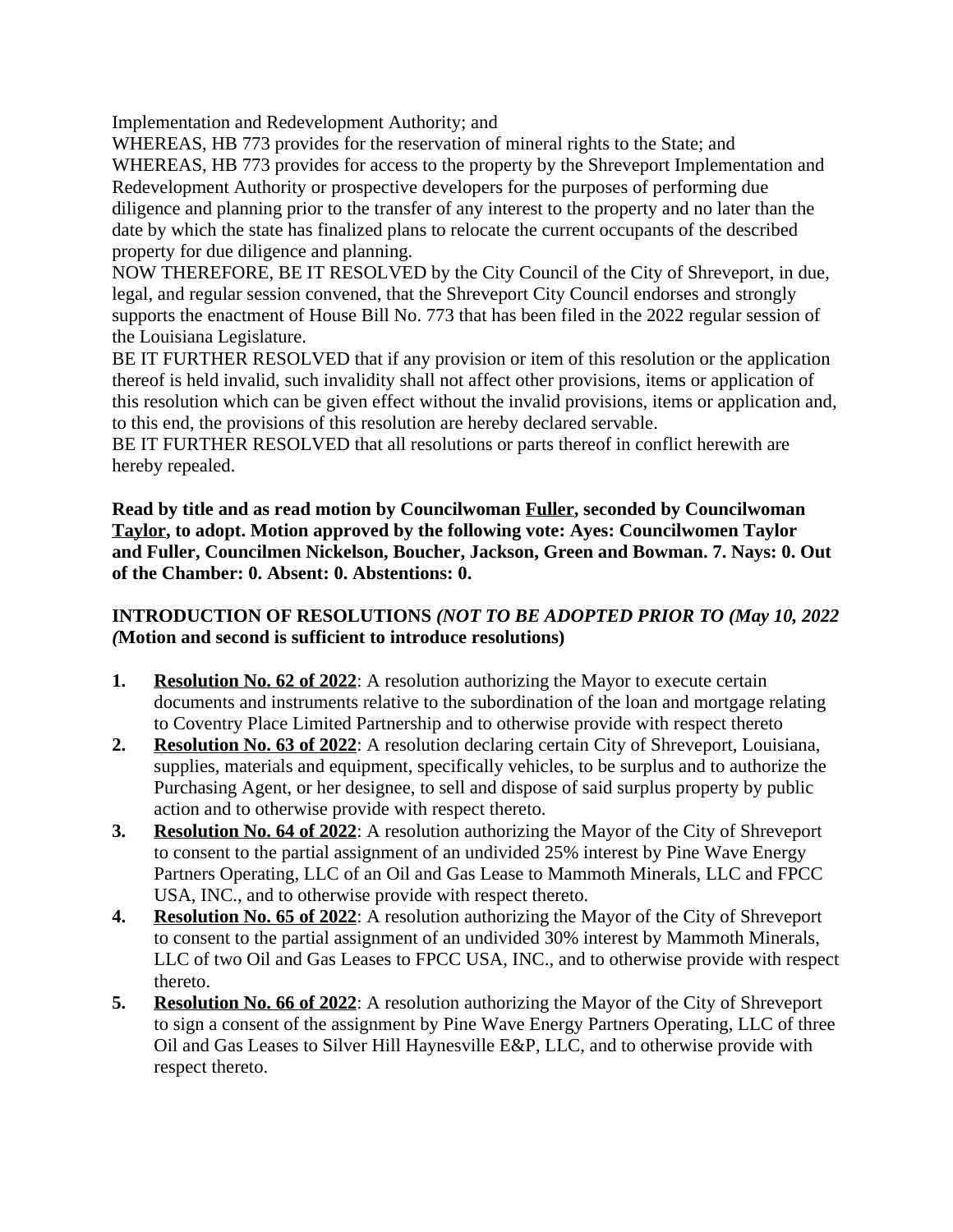**6. Resolution No. 67 of 2022**: A resolution employing professionals with respect to the issuance by the City of Shreveport, State of Louisiana of not exceeding seventy million six hundred fifty thousand dollars (\$70,650,000) of general obligation bonds, in one or more series, on a taxable or tax-exempt basis; and otherwise providing with respect thereto.

### **Read by title and as read motion by Councilwoman Fuller, seconded by Councilman Bowman, to introduce Resolution No(s). 62, 63, 64, 65, 66 and 67 of 2022 to lay over until the next regular meeting.**

### **INTRODUCTION OF ORDINANCES** *(NOT TO BE ADOPTED PRIOR TO May 10, 2022 (***Motion and second is sufficient to introduce resolutions)**

- **1. Ordinance No. 55 of 2022**: An ordinance amending the 2022 Community Development Special Revenue Fund budget and to otherwise provide with respect thereto
- **2. Ordinance No. 56 of 2022**: An ordinance amending the 2022 Riverfront-Development Special Revenue Fund Budget and to otherwise provide with respect thereto.
- **3. Ordinance No. 57 of 2022**: An ordinance amending the 2022 General Fund Budget and to otherwise provide with respect thereto.
- **4. Ordinance No. 58 of 2022**: An ordinance amending the 2022 budget for the general fund and otherwise providing with respect thereto.
- **5. Ordinance No. 59 of 2022**: An ordinance declaring certain City property to be surplus property, and to otherwise provide with respect thereto
- **6. Ordinance No. 60 of 2022**: An ordinance authorizing an encroachment into the City's public right-of-way located on a portion of Dean Road and Cedar Creek Dr, as more fully described herein, and to authorize the Mayor, or his designee, to execute an encroachment permit with Pine Wave Energy and to otherwise provide with respect thereto.
- **7. Ordinance No. 61 of 2022**: An ordinance to amend Chapter 102, Article II and IIIA of the City of Shreveport, Louisiana, Code of Ordinances relative to vehicle for hire license fees and taxicab fares, and to otherwise provide with respect thereto. (B/Fuller)
- **8. Ordinance No. 62 of 2022**: **Zoning Case No. 21-223-C**: An Ordinance to amend the official zoning map of the City of Shreveport Unified Development Code, by rezoning property located on the south side of Stoner Avenue, approximately two hundred and sixty feet east of Creswell Avenue, Shreveport, Caddo Parish, Louisiana, from R-3 Multi-Family Residential District To C-1 Neighborhood Commercial District, and to otherwise provide with respect thereto. (B/Fuller)
- **9. Ordinance No. 63 of 2022**: **Zoning Case No. 22-5-C**: An Ordinance to amend the official zoning map of the City of Shreveport Unified Development Code, by rezoning property located on the East side of Youree Drive, approximately two hundred feet south of King Place, Shreveport, Caddo Parish, Louisiana, from I-1 Light Industrial District to I-MU Industrial Mixed-Use District, and to otherwise provide with respect thereto. (D/Boucher)
- **10. Ordinance No. 64 of 2022**: **Zoning Case No. 22-16-C**: An Ordinance to amend the official zoning map of the City of Shreveport Unified Development Code, by rezoning property located on the northwest corner of Stevens Road & Flournoy Lucas Road, Shreveport, Caddo Parish, Louisiana, from R-1-7 Single-Family Residential District To R-1-7 Single-Family Residential (PUD) Planned Unit Development District and to otherwise provide with respect thereto. (E/Jackson)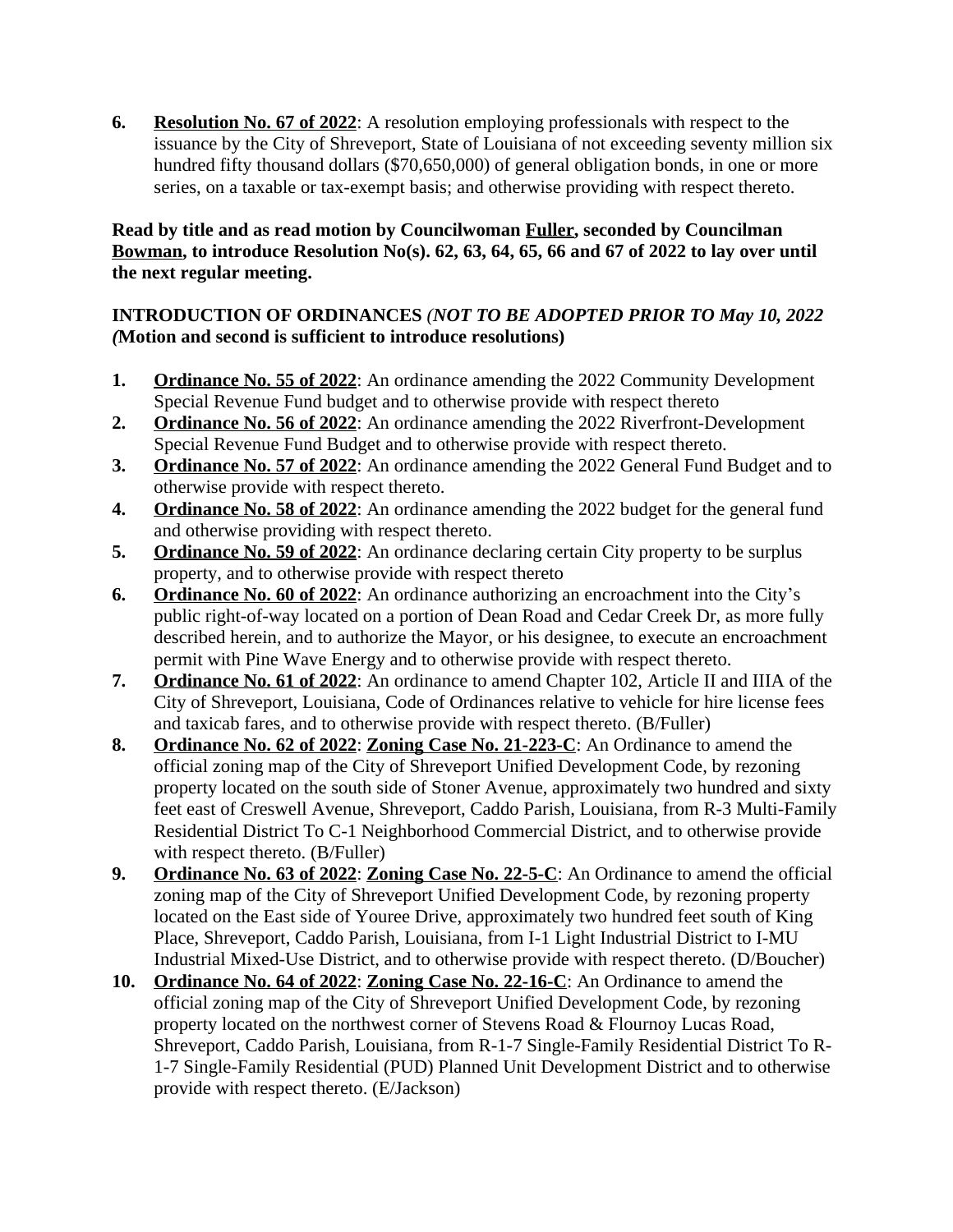**Read by title and as read motion by Councilman Bowman, seconded by Councilwoman Fuller, to introduce Ordinance No(s). 55, 56, 57, 58, 59, 60, 61, 62, 63 and 64 of 2022 to lay over until the next regular meeting.**

# **ORDINANCES ON SECOND READING AND FINAL PASSAGE** *(NUMBERS ARE ASSIGNED ORDINANCE NUMBERS)*

*The Clerk read the following:* 

**1. Ordinance No. 72 of 2022**: An ordinance amending Section 10-69 of Chapter 10, Article IV, Division 2 of the City of Shreveport, Louisiana, Code of Ordinances with respect to the Fee and Term for alcoholic beverage handling employee cards, and to otherwise provide with respect thereto.

**Having passed first reading on May 11, 2021, was read by title, and on motion, ordered passed to third reading. Read the third time in full and as read motion by Councilwoman Fuller, seconded by Councilman Nickelson, to postpone. Motion approved by the following vote: Ayes: Councilwomen Taylor and Fuller, Councilmen Nickelson, Boucher, Jackson, Green and Bowman. 7. Nays: 0. Out of the Chamber: 0. Absent: 0. Abstentions: 0.**

**2. Ordinance No. 46 of 2022**: An ordinance to amend Section 90-124 of Chapter 90 of the City of Shreveport Code of Ordinances relative to certain types of trucks being prohibited on certain streets and to otherwise provide with respect thereto. (E/Jackson).

**Having passed first reading on March 22, 2022, was read by title, and on motion, ordered passed to third reading. Read the third time in full and as read motion by Councilman Bowman, seconded by Councilman Boucher, to adopt. Motion approved by the following vote: Ayes: Councilwomen Taylor and Fuller, Councilmen Nickelson, Boucher, Jackson, Green and Bowman. 7. Nays: 0. Out of the Chamber: 0. Absent: 0. Abstentions: 0.**

**3. Ordinance No. 47 of 2022**: An ordinance amending the 2022 budget for the Capital Projects Fund and otherwise providing with respect thereto. (B/Fuller)

**Having passed first reading on April 12, 2022, was read by title, and on motion, ordered passed to third reading. Read the third time in full and as read motion by Councilwoman Fuller, seconded by Councilman Boucher, to adopt. Motion approved by the following vote: Ayes: Councilwomen Taylor and Fuller, Councilmen Nickelson, Boucher, Jackson, Green and Bowman. 7. Nays: 0. Out of the Chamber: 0. Absent: 0. Abstentions: 0.**

**4. Ordinance No. 48 of 2022**: An ordinance amending the 2022 budget for the Streets Special Revenue Fund and otherwise providing with respect thereto. (B/Fuller)

**Having passed first reading on April 12, 2022, was read by title, and on motion, ordered passed to third reading. Read the third time in full and as read motion by Councilwoman Fuller, seconded by Councilman Bowman, to adopt. Motion approved by the following vote: Ayes: Councilwomen Taylor and Fuller, Councilmen Nickelson, Boucher, Jackson, Green and Bowman. 7. Nays: 0. Out of the Chamber: 0. Absent: 0. Abstentions: 0.**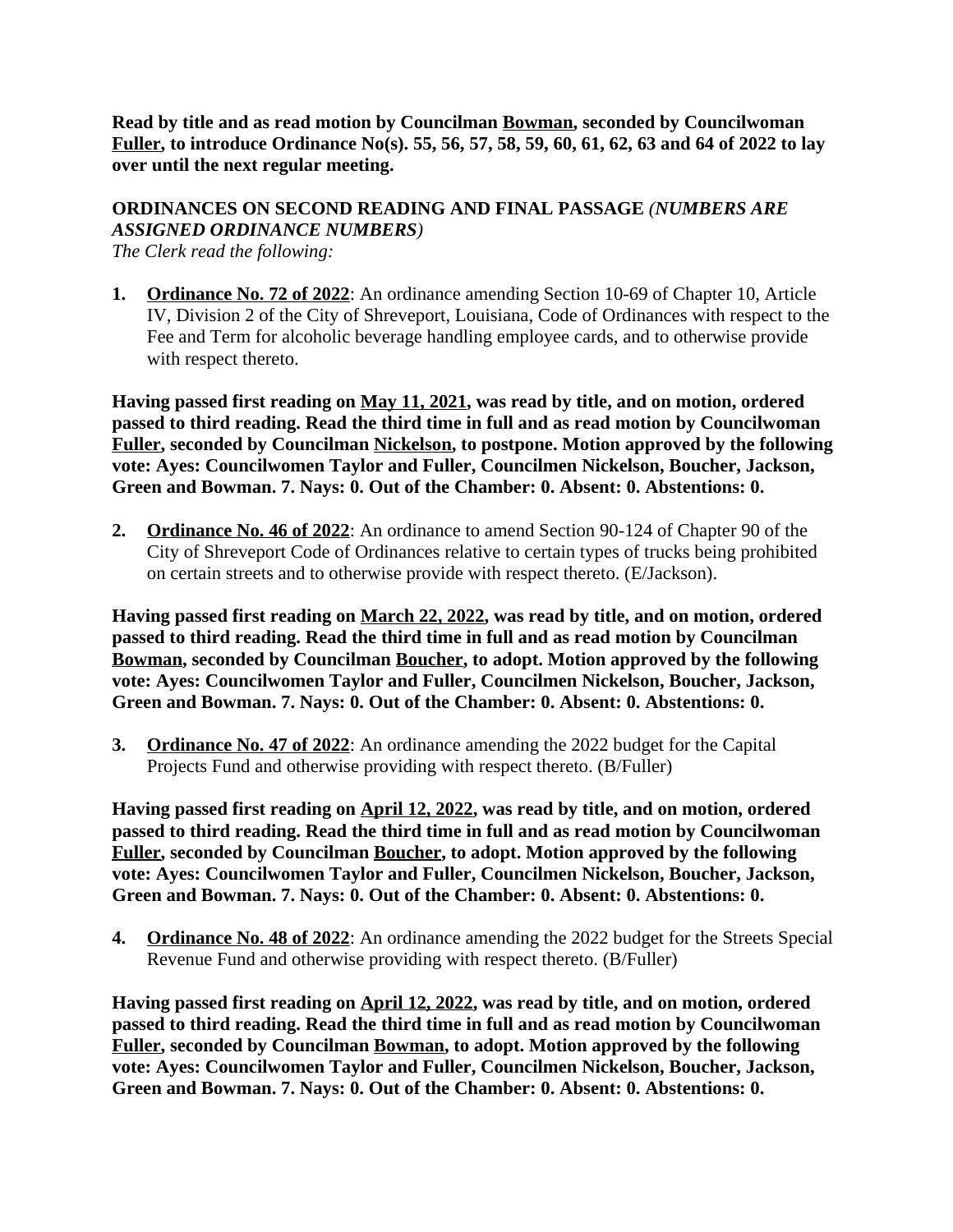**5. Ordinance No. 49 of 2022**: An ordinance amending the City of Shreveport, Louisiana, 2022 Streets Special Revenue Fund Budget, appropriating the funds authorized herein and to otherwise provide with respect thereto.

**Having passed first reading on April 12, 2022, was read by title, and on motion, ordered passed to third reading. Read the third time in full and as read motion by Councilman Bowman, seconded by Councilwoman Taylor, to adopt. Motion approved by the following vote: Ayes: Councilwomen Taylor and Fuller, Councilmen Nickelson, Boucher, Jackson, Green and Bowman. 7. Nays: 0. Out of the Chamber: 0. Absent: 0. Abstentions: 0.**

**6. Ordinance No. 50 of 2022**: An ordinance amending the City of Shreveport, Louisiana, 2022 Capital Projects Fund Budget, appropriating the funds authorized herein and to otherwise provide with respect thereto.

**Having passed first reading on April 12, 2022, was read by title, and on motion, ordered passed to third reading. Read the third time in full and as read motion by Councilman Bowman, seconded by Councilwoman Taylor, to adopt. Motion approved by the following vote: Ayes: Councilwomen Taylor and Fuller, Councilmen Nickelson, Boucher, Jackson, Green and Bowman. 7. Nays: 0. Out of the Chamber: 0. Absent: 0. Abstentions: 0.**

**7. Ordinance No. 51 of 2022**: An ordinance levying and authorizing the collection of a tax of 11.3180 mills per dollar on all property subject to ad valorem taxation within the City of Shreveport, Louisiana, for the year 2022, for the purpose of paying principal and interest on the outstanding general obligation bonds of the City of Shreveport, and to otherwise provide with respect thereto.

**Having passed first reading on April 12, 2022, was read by title, and on motion, ordered passed to third reading. Read the third time in full and as read motion by Councilman Bowman, seconded by Councilwoman Taylor, to adopt. Motion approved by the following vote: Ayes: Councilwomen Taylor and Fuller, Councilmen Nickelson, Boucher, Jackson, Green and Bowman. 7. Nays: 0. Out of the Chamber: 0. Absent: 0. Abstentions: 0.**

**8. Ordinance No. 52 of 2022**: An ordinance levying and authorizing the collection of various taxes totaling 17.770 mills per dollar on all property subject to ad valorem taxation within the City of Shreveport, Louisiana, for the year 2022, in the amounts and for the purposes described herein, and to otherwise provide with respect thereto.

**Having passed first reading on April 12, 2022, was read by title, and on motion, ordered passed to third reading. Read the third time in full and as read motion by Councilwoman Taylor, seconded by Councilman Bowman, to adopt. Motion approved by the following vote: Ayes: Councilwomen Taylor and Fuller, Councilmen Nickelson, Boucher, Jackson, Green and Bowman. 7. Nays: 0. Out of the Chamber: 0. Absent: 0. Abstentions: 0.**

**9. Ordinance No. 53 of 2022**: An ordinance levying and authorizing the collection of a tax of 9.040 mills per dollar on all property subject to ad valorem taxation within the bounds of the Downtown Development District, of the City of Shreveport, Louisiana, as defined by LA. R.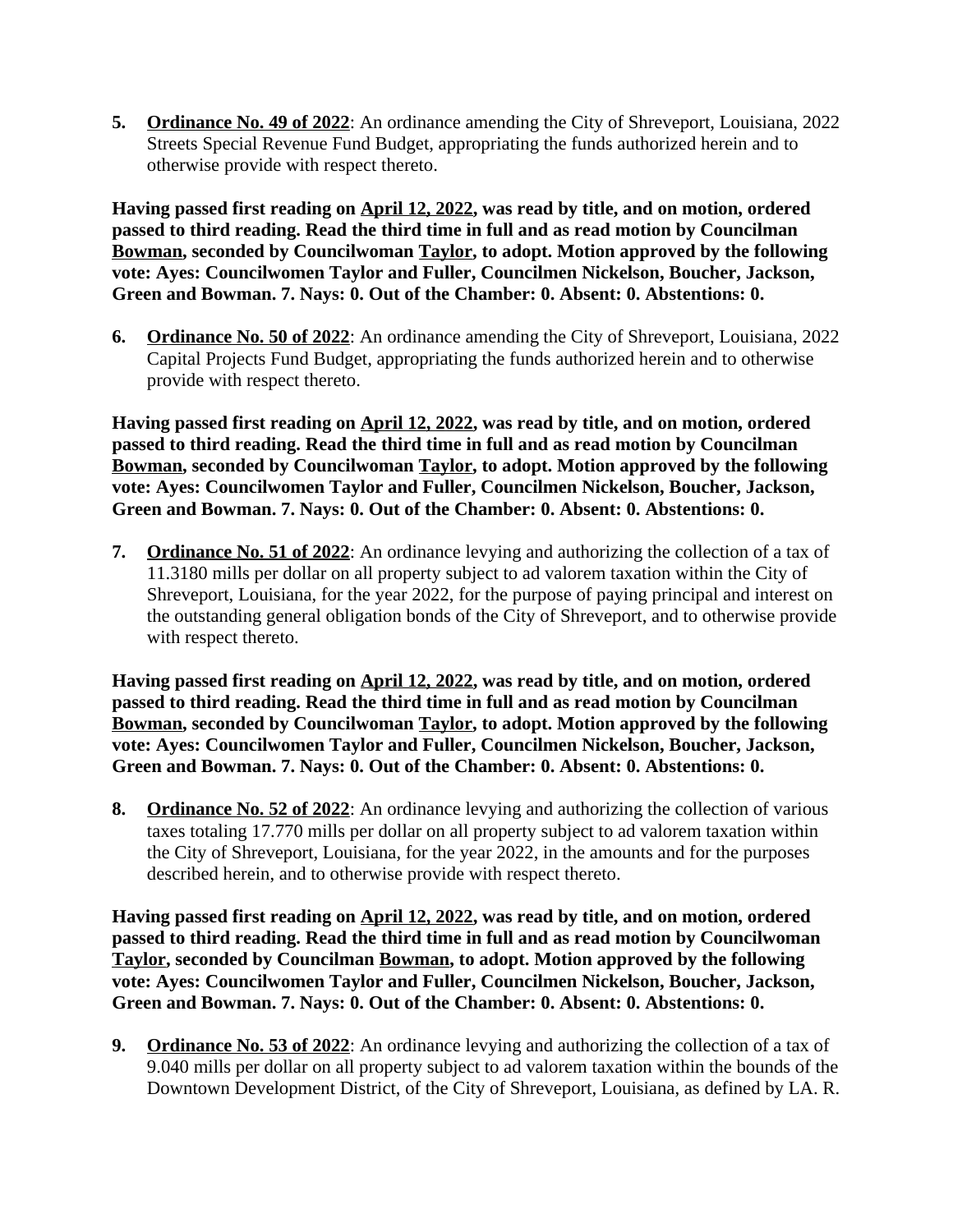S. 33:2740.38, for the year 2022, in the amounts and for the purposes described herein, and to otherwise provide with respect thereto.

**Having passed first reading on April 12, 2022, was read by title, and on motion, ordered passed to third reading. Read the third time in full and as read motion by Councilwoman Fuller, seconded by Councilman Bowman, to adopt. Motion approved by the following vote: Ayes: Councilwomen Taylor and Fuller, Councilmen Nickelson, Boucher, Jackson, Green and Bowman. 7. Nays: 0. Out of the Chamber: 0. Absent: 0. Abstentions: 0.**

**10. Ordinance No. 54 of 2022**: An ordinance to amend Chapter 46 (Medical Services) Section 102 - Application Procedure (5) Vehicle Compliance of the Shreveport, Louisiana Code of Ordinances, and to otherwise provide with respect thereto.

**Having passed first reading on April 12, 2022, was read by title, and on motion, ordered passed to third reading. Read the third time in full and as read motion by Councilman Bowman, seconded by Councilman Green, to adopt. Motion approved by the following vote: Ayes: Councilwomen Taylor and Fuller, Councilmen Nickelson, Boucher, Jackson, Green and Bowman. 7. Nays: 0. Out of the Chamber: 0. Absent: 0. Abstentions: 0.**

*Ordinances that were adopted, except ordinances that will be published in the Shreveport Code Ordinances, including the Shreveport Unified Development Code, are as follows:*

### **ORDINANCE NO. 47 OF 2022**

# **AN ORDINANCE AMENDING THE 2022 BUDGET FOR THE CAPITAL PROJECTS FUND AND OTHERWISE PROVIDING WITH RESPECT THERETO**

BY: Councilwoman Fuller

WHEREAS, the City Charter provides for the amendment of any previously adopted budget; and WHEREAS, the City Council finds it necessary to amend the 2022 budget for the Capital Project Fund to adjust appropriations, reflect current revenue estimates and for other purposes.

NOW, THEREFORE, BE IT ORDAINED by the City Council of the City of Shreveport, in legal session convened, that Ordinance No. 152 of 2021, the 2022 budget for the Capital Projects Fund, is hereby amended as follows:

In Program C – Streets Improvements:

Increase the appropriation for City of Shreveport Preservation and Improvements (C21001) by \$1,006,000 to \$7,661,332. Funding sources \$7,158,575 from Streets Special Revenue, \$157,175 1999 GOB Prop 4, \$25,000 from 2001 A GOB, \$8,940 from 2001 GOB Prop 3, \$39,883 from 2003 GOB Prop 3, \$56,135 from 2011 GOB Prop 3, and \$215,624 from 2014 GOB Prop 3. Adjust totals and subtotals accordingly.

BE IT FURTHER ORDAINED that the remainder of Ordinance No. 152 of 2021 shall remain unchanged and in full force and effect.

BE IT FURTHER ORDAINED that if any provision or item of this ordinance or the application thereof is held invalid, such invalidity shall not affect other provisions, items or applications of this ordinance which can be given effect without the invalid provisions, items or applications; and, to this end, the provisions of this ordinance are hereby declared to be severable.

BE IT FURTHER ORDAINED that all ordinances or parts thereof in conflict herewith are hereby repealed.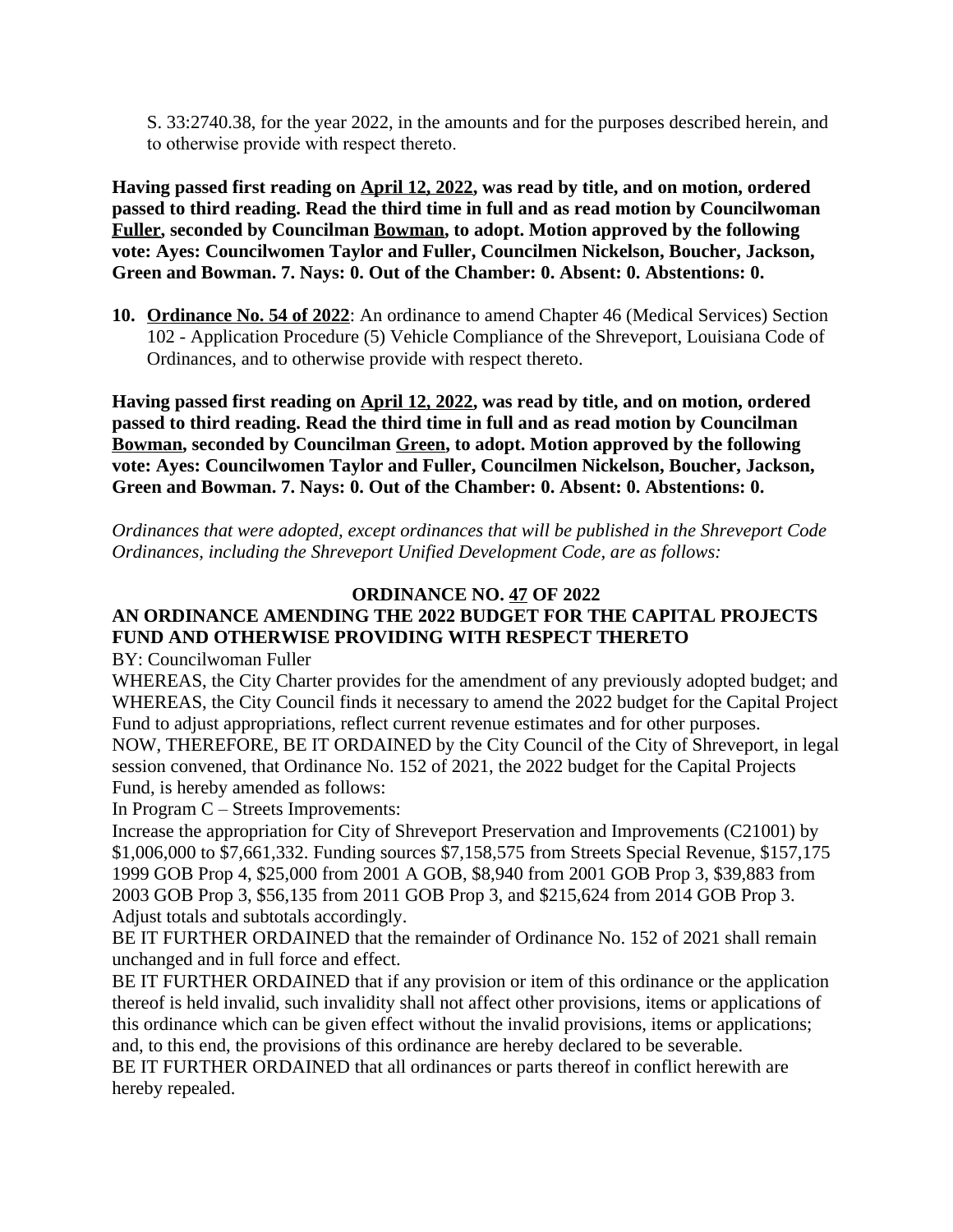### **ORDINANCE NO. 48 OF 2022**

#### **AN ORDINANCE AMENDING THE 2022 BUDGET FOR THE STREETS SPECIAL REVENUE FUND AND OTHERWISE PROVIDING WITH RESPECT THERETO** BY: Councilwoman Fuller

WHEREAS, the City Charter provides for the amendment of any previously adopted budget; and WHEREAS, the City Council finds it necessary to amend the 2022 budget for the Streets Special Revenue Fund to adjust appropriations, reflect current revenue estimates and for other purposes. NOW, THEREFORE, BE IT ORDAINED by the City Council of the City of Shreveport, in legal session convened, that Ordinance No. 170 of 2021, the 2022 budget for the Streets Special Revenue Fund, is hereby amended as follows:

In Section 2 (Appropriations):

Decrease Operating Reserves by \$1,006,000

Increase Transfer to Capital Projects by \$1,006,000

Adjust totals and subtotals accordingly.

BE IT FURTHER ORDAINED that the remainder of Ordinance No. 170 of 2021 shall remain unchanged and in full force and effect.

BE IT FURTHER ORDAINED that if any provision or item of this ordinance or the application thereof is held invalid, such invalidity shall not affect other provisions, items or applications of this ordinance which can be given effect without the invalid provisions, items or applications; and, to this end, the provisions of this ordinance are hereby declared to be severable.

BE IT FURTHER ORDAINED that all ordinances or parts thereof in conflict herewith are hereby repealed

### **ORDINANCE NO. 49 OF 2022**

### **AN ORDINANCE AMENDING THE CITY OF SHREVEPORT, LOUISIANA, 2022 STREETS SPECIAL REVENUE FUND BUDGET, APPROPRIATING THE FUNDS AUTHORIZED HEREIN AND TO OTHERWISE PROVIDE WITH RESPECT THERETO.**

WHEREAS, the City Council provides for the amendment of any previously adopted budget; and

NOW, THEREFORE, BE IT ORDAINED by the City Council of the City of Shreveport, Louisiana, in due, regular and legal session convened, that Ordinance No. 170 of 2021, the 2022 Streets Special Revenue Fund Budget, is hereby amended as follows:

In Section 2 (Appropriations)

Decrease Operating Reserves by \$230,000.00

Establish increase transfer to capital (C18001) by \$230,000.00

BE IT FURTHER ORDAINED that the remainder of Ordinance 170 of 2021, as amended, shall remain unchanged and in full force and effect.

BE IT FURTHER ORDAINED that if any provision or item of this Ordinance or the application thereof is held invalid, such invalidity shall not affect other provisions, items or applications of this Ordinance which can be given effect without the invalid provisions, items or applications and to this end, the provisions of this Ordinance are hereby declared severable.

BE IT FURTHER ORDAINED that all ordinances or parts thereof in conflict herewith are hereby repealed.

THUS DONE AND ORDAINED by the City Council of the City of Shreveport, Louisiana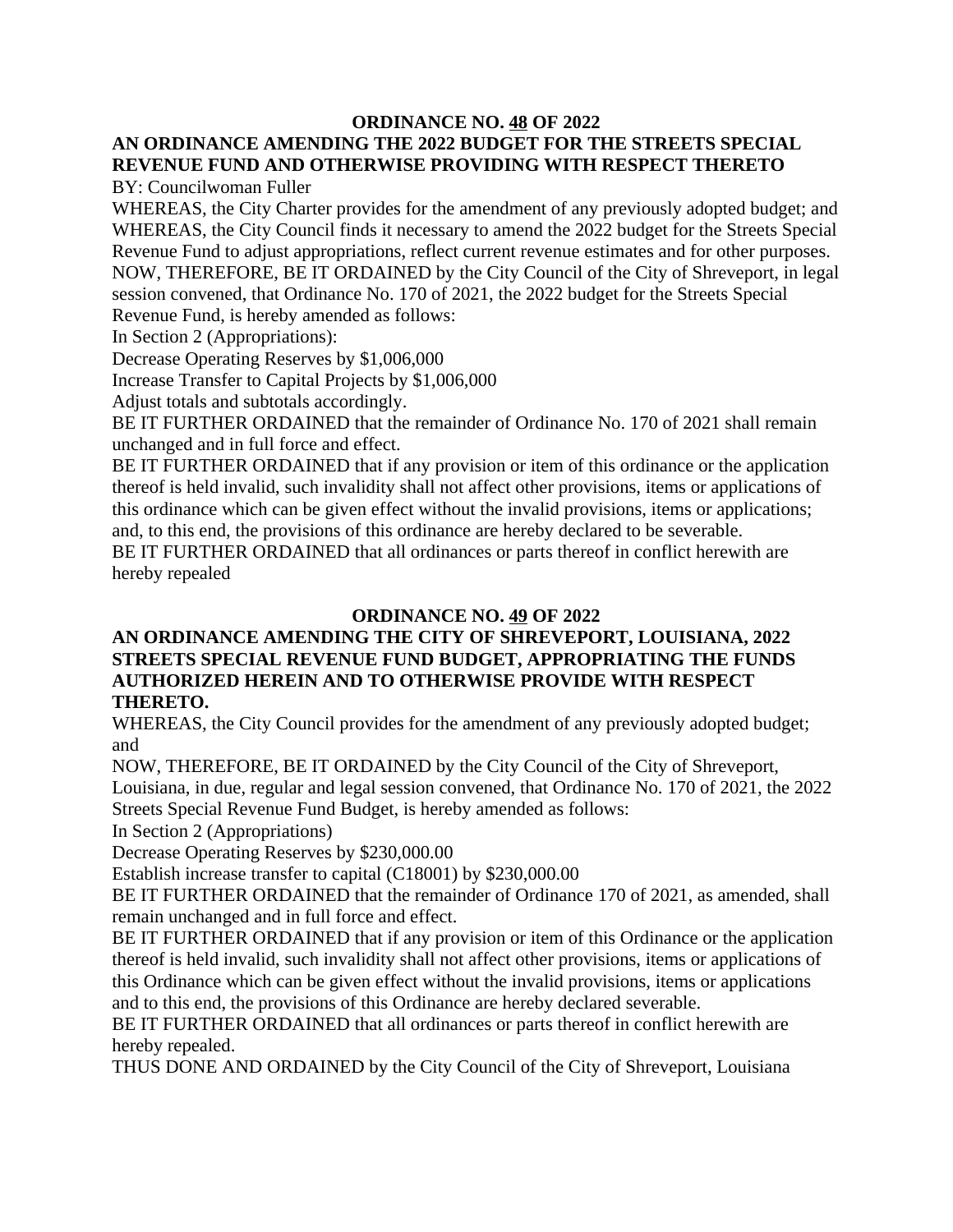### **ORDINANCE NO. 50 OF 2022**

#### **AN ORDINANCE AMENDING THE CITY OF SHREVEPORT, LOUISIANA, 2022 CAPITAL PROJECTS FUND BUDGET, APPROPRIATING THE FUNDS AUTHORIZED HEREIN AND TO OTHERWISE PROVIDE WITH RESPECT THERETO.**

WHEREAS, the City Council provides for the amendment of any previously adopted budget, and

WHEREAS, the City Council finds it necessary to amend the 2022 Capital Projects Fund Budget to adjust appropriations and for other purposes.

NOW THEREFORE BE IT ORDAINED by the City Council of the City of Shreveport, in due, regular and legal session convened, that Ordinance No. 152 of 2021, the 2022 Capital Projects Fund Budget, be further amended and re-enacted as follows:

In Program C (Street Improvements):

Increase Project C18001, Concrete Panel Replacement by \$230,000.

Adjust totals and subtotals accordingly.

BE IT FURTHER ORDAINED that the remainder of Ordinance 152 of 2021, as amended, shall remain in full force and effect.

BE IT FURTHER ORDAINED that is any provisions or item of this ordinance or the application thereof is held invalid, such invalidity shall not affect other provisions, items or applications of this ordinance which can be given effect without the invalid provisions, items or applications; and, to this end, the provisions of this ordinance are hereby declared severable.

BE IT FURTHER ORDAINED that all ordinances or parts thereof in conflict herewith are hereby repealed.

### **ORDINANCE NO. 51 OF 2022**

### **AN ORDINANCE LEVYING AND AUTHORIZING THE COLLECTION OF A TAX OF 11.3180 MILLS PER DOLLAR ON ALL PROPERTY SUBJECT TO AD VALOREM TAXATION WITHIN THE CITY OF SHREVEPORT, LOUISIANA, FOR THE YEAR 2022, FOR THE PURPOSE OF PAYING PRINCIPAL AND INTEREST ON THE OUTSTANDING GENERAL OBLIGATION BONDS OF THE CITY OF SHREVEPORT, AND TO OTHERWISE PROVIDE WITH RESPECT THERETO.**

WHEREAS, in 2022 the millage levied is increased due to the passing of GOB 2021 (Prop 1), which will increase debt service payments to \$17,358,275 for 2022, therefore increasing millage from 8.8180 to 11.3180 for the first tranche of bonds being sold; and

WHEREAS, only 11.3180 mills will be collected in 2022 because the fund has sufficient reserves to cover the difference; and

WHEREAS, the levy of these ad valorem taxes shall provide for the debt service payments on all outstanding general obligation bonds; and

WHEREAS, ad valorem taxes must be levied each year by the City Council in order for the Tax Assessors of Caddo and Bossier Parish to assess taxable property and for the Chief Financial Officer, who is designated as the Ex Officio Tax Collector under Section 10.02(k) of the City Charter, to collect the taxes; and

WHEREAS, 2022 is not a reassessment year; and

WHEREAS, pursuant to City Charter Section 10.02 (K) the Chief Financial Officer shall have charge of the financial affairs of the City and, to that end, he shall, with the approval of the Chief Administrative Officer collect all taxes and licenses the collection of which is not assigned by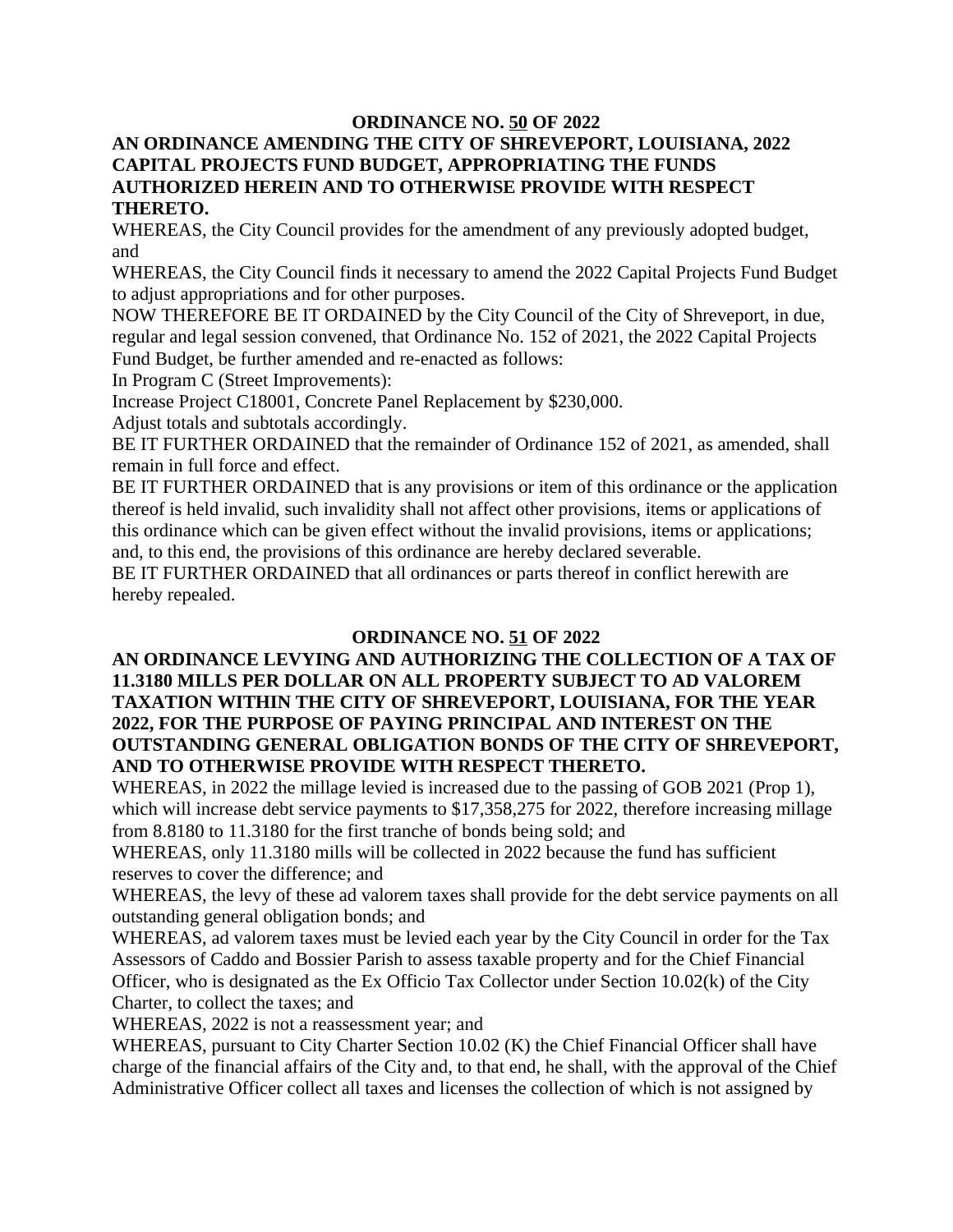law or ordinances to some other officer or agency. In the collection of taxes the Chief Financial Officer shall be the ex officio tax collector of the City of Shreveport and shall have all the powers and duties conferred by law on tax collectors of cities.

NOW, THEREFORE, BE IT ORDAINED by the City Council of the City of Shreveport, Louisiana, in due, legal and regular session convened, that:

An ad valorem tax of 11.3180 mills per dollar of assessed valuation be and the same is hereby levied on all property subject to ad valorem taxation within the City of Shreveport, Louisiana for the year 2022, for the purpose of paying the principal and interest on the following outstanding general obligation bonds of the City of Shreveport, and creating a reasonable reserve for the payment of such principal and interest as the same respectively become due and payable:

| PURPOSE OF GENERAL OBLIGATION BOND | <b>PROPOSITION</b> | <b>ELECTION DATE</b> | <b>MILLAGES</b> |
|------------------------------------|--------------------|----------------------|-----------------|
| Water & Sewer                      | 2011 Prop 1        | $04-02-2011$         | 4.671           |
| Parks, Rec, Police, Fire, Finance  | $2011$ prop 2      | $04 - 02/2011$       | 1.915           |
| Streets & Drainage                 | 2011 Prop 3        | 04/02/2011           | 2.232           |
| Series 2022 (Public Safety)        | 2021 Prop 1        | 11/13/2021           | 2.500           |
|                                    |                    |                      | <b>Total</b>    |
|                                    |                    |                      | 11.3180         |

BE IT FURTHER ORDAINED that this ordinance shall be full authority to the Tax Assessor of the Parish of Caddo, Louisiana and the Tax Assessor of the Parish of Bossier, Louisiana, to extend the taxes herein levied on the assessment rolls of the City of Shreveport, Louisiana for the year 2022.

BE IT FURTHER ORDAINED the tax collector of the City of Shreveport, Louisiana shall collect and remit the same to said taxing authority in accordance with law.

BE IT FURTHER ORDAINED the Chief Financial Officer, Ex Officio Tax Collector of the City of Shreveport, is hereby empowered, authorized, and directed to cause said taxes, as herein above set forth, to be spread upon the tax roll of the City of Shreveport, Louisiana for the year 2022, to collect said ad valorem taxes for and on behalf of said City, according to law, and to place the same to the credit of the funds described herein above as authorized by law.

BE IT FURTHER ORDAINED the taxes herein levied shall become a permanent lien and privilege on all property subject to taxation as herein set forth, and the collection thereof shall be enforceable in the manner provided by law.

BE IT FURTHER ORDAINED that the Clerk of Council shall provide a certified copy of this ordinance to the Tax Assessor of Caddo Parish and the Tax Assessor of Bossier Parish immediately after its final passage and adoption by the City Council and approval by the Mayor. BE IT FURTHER ORDAINED that if any provision or item of this Ordinance or the application thereof is held invalid, such invalidity shall not affect other provisions, items or applications of this Ordinance, which can be given affect without the invalid provisions, items or applications, and to this end the provisions of this Ordinance are hereby declared severable.

BE IT FURTHER ORDAINED that all Ordinances, Resolutions or parts thereof in conflict herewith are hereby repealed.

BE IT FURTHER ORDAINED that this Ordinance shall become effective m accordance with the provisions of Shreveport City Charter Section 4.23.

THUS DONE AND ORDAINED by the City Council of the City of Shreveport, Louisiana.

### **ORDINANCE NO. 52 OF 2022**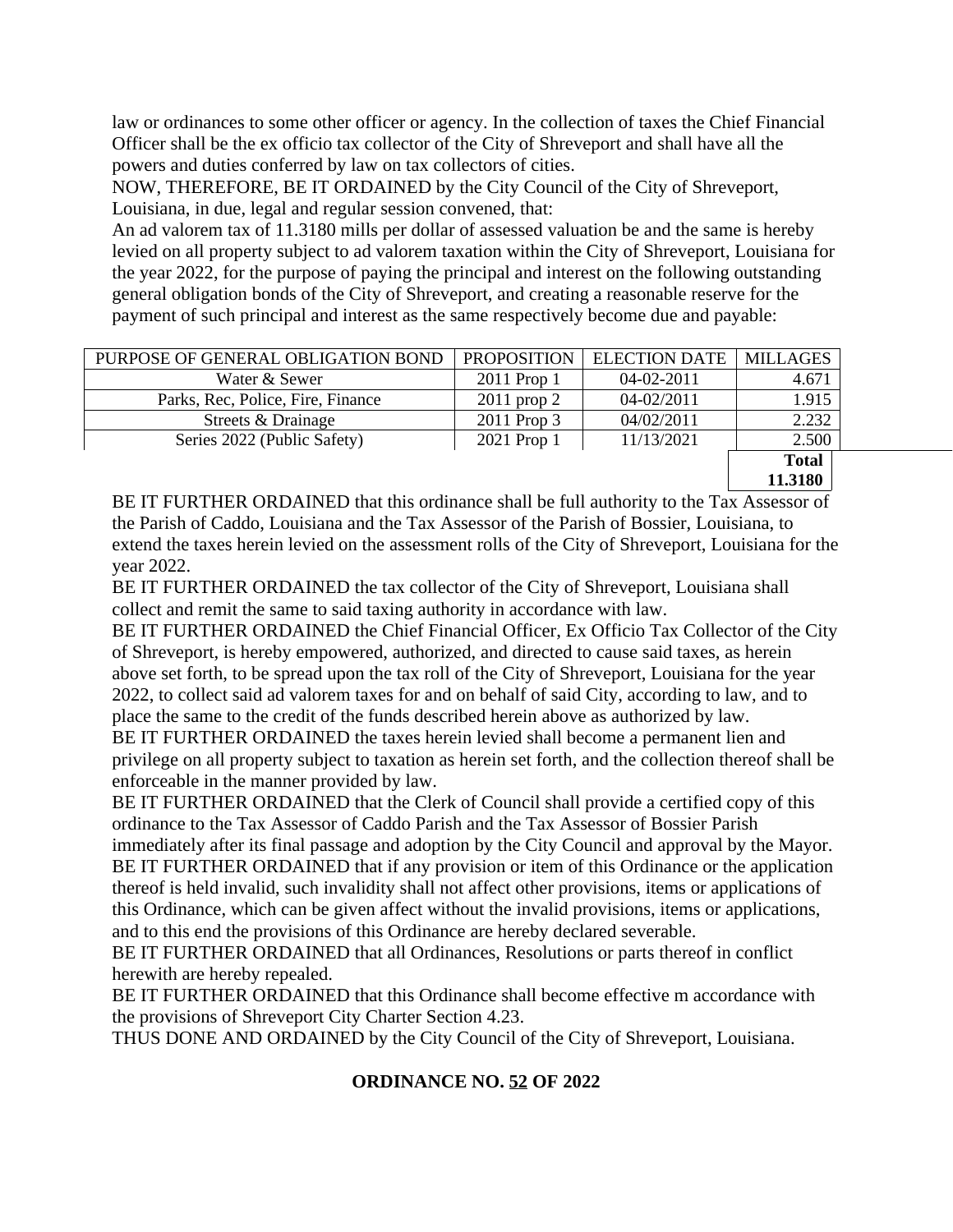### **AN ORDINANCE LEVYING AND AUTHORIZING THE COLLECTION OF VARIOUS TAXES TOTALING 17.770 MILLS PER DOLLAR ON ALL PROPERTY SUBJECT TO AD VALOREM TAXATION WITHIN THE CITY OF SHREVEPORT, LOUISIANA, FOR THE YEAR 2022, IN THE AMOUNTS AND FOR THE PURPOSES DESCRIBED HEREIN, AND TO OTHERWISE PROVIDE WITH RESPECT THERETO.**

WHEREAS, pursuant to Resolution No. 189 of 2017 as amended by Resolution No. 15 of 2018, adopted by the City Council of the City of Shreveport, Louisiana, (the "City") acting as the governing authority of the City on February 13, 2018, and pursuant to La. R.S. 18:1285, ordered and called a Special Election to be held on Saturday, April 28, 2018, for the purpose of submitting to the qualified voters of the City a total of six propositions; and

WHEREAS, the first five propositions proposed to authorize the continuation, levy and collection of Special Ad Valorem taxes therein and the sixth proposition proposed to authorize the City to continue to levy and collect a new Special Ad Valorem tax for the continuation and maintenance of a Police Three Platoon System originally authorized by Article 14, Section 12, of the Louisiana Constitution of 1921; and

WHEREAS, on April 28, 2018, all six propositions for the special ad valorem taxes were authorized by the voters for a period of five (5) years, beginning with the year 2018 and ending with the year 2022 (i.e. the taxes expire on December 31, 2022); and

WHEREAS, on Tuesday, May 8, 2018 the City Council did then and there in open and public session proceed to examine and canvass the returns and declare the results of the special election in Resolution No. 62 of 2018; and

WHEREAS, a total of six (6) propositions were submitted to all registered voters of the City on April 28, 2018 and the first five (5) propositions were all approved to continue, levy and collect special ad valorem taxes on all the property subject to ad valorem taxation within the City of Shreveport, Louisiana, for a period of five (5) years, beginning with the year 2018 and ending with the year 2022 (i.e. the taxes expire on December 31, 2022); and

WHEREAS, the City of Shreveport's first five (5) propositions are classified as continuations. A "continuation" may be authorized and occurs after the existing tax expires (versus a renewal occurs before the existing tax expires). Regardless of the classification as a continuation (or renewal) there will be no interruption in the levy and collection of said taxes; and

WHEREAS, Proposition No. 6 was submitted to all registered voters of the City on April 28, 2018 and was approved as a new special ad valorem tax to be levied and collected on all the property subject to ad valorem taxation within the City of Shreveport, Louisiana, for a period of five (5) years, beginning with the year 2018 and ending with the year 2022 (i.e. the tax will expire on December 31, 2022); and

WHEREAS, although Proposition No. 6 was classified on the ballot as a "new tax" the City of Shreveport has levied and collected a Police Three Platoon System special ad valorem tax since at least 1937 for an approximate total of 81 years (see Ordinance No. 53 of 1937); and WHEREAS, ad valorem taxes must be levied each year by the City Council in order for the Tax

Assessors of Caddo and Bossier Parish to assess taxable property and for the Chief Financial Officer, who is designated as the Ex Officio Tax Collector under Section 10.02(k) of the City Charter, to collect the taxes; and

WHEREAS, 2022 is not a reassessment year; and

WHEREAS, this ordinance levies the 2022 ad valorem property taxes and authorizes the collection of said taxes, as authorized by and pursuant to the Special Election held on April 28, 2018, in accordance with La. Const. art. 6, sec. 27(B) and/or La. Const. art. 6, sec. 32; and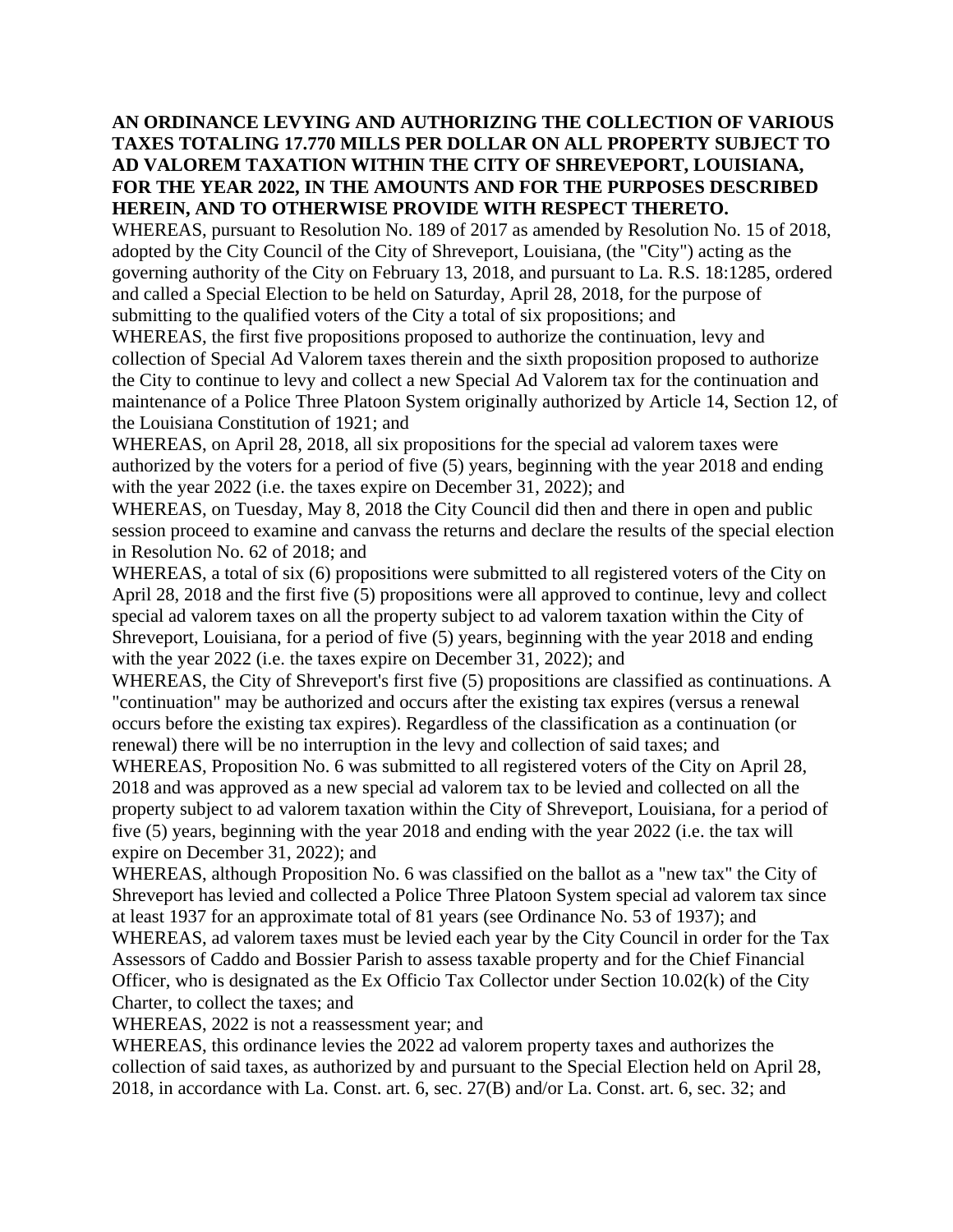WHEREAS, this ordinance also levies a general alimony tax as authorized in accordance with La. Const. art. 6, sec. 27(A) and/or La. Const. art. 6, sec. 32; and

WHEREAS, pursuant to City Charter Section 10.02 (K) the Chief Financial Officer shall have charge of the financial affairs of the City and, to that end, he shall, with the approval of the Chief Administrative Officer, collect all taxes and licenses the collection of which is not assigned by law or ordinances to some other officer or agency. In the collection of taxes the Chief Financial Officer shall be the ex officio tax collector of the City of Shreveport and shall have all the powers and duties conferred by law on tax collectors of cities.

NOW, THEREFORE, BE IT ORDAINED by the City Council of the City of Shreveport, Louisiana, in due, legal and regular session convened, that:

I. STREET IMPROVEMENT TAX. An ad valorem tax of 1.130 mills per dollar of assessed valuation be and the same is hereby levied on all property subject to ad valorem taxation within the City of Shreveport, Louisiana, for the year 2022; for the purpose of improving, repairing and maintaining the streets of the City of Shreveport, title to which shall be in the public, in accordance with the results of the special election held April 28, 2018 and pursuant to La. Const. art. 6, sec. 27(B) and/or La. Const. art. 6, sec. 32.

2. RECREATIONAL FACILITIES TAX. An ad valorem tax of 0.840 mills per dollar of assessed valuation be and the same is hereby levied on all property subject to ad valorem taxation within the City of Shreveport, Louisiana, for the year 2022; for the purpose of operating and supplying recreational facilities and appurtenances and maintaining the same, title to which shall be in the public, in accordance with the results of the special election held April 28, 2018 and pursuant to La. Const. art. 6, sec. 27(B) and/or La. Const. art. 6, sec. 32.

3. SALARY AND WAGE SCHEDULE TAX. An ad valorem tax of 1.130 mills per dollar of assessed valuation be and the same is hereby levied on all property subject to ad valorem taxation within the City of Shreveport, Louisiana, for the year 2022; for the purpose of continuing the salary and wage schedule of City employees, in accordance with the results of the special election held April 28, 2018 and pursuant to La. Const. art. 6, sec. 27(8).

4. POLICE AND FIRE PERSONNEL, UNIFORMS AND EQUIPMENT TAX. An ad valorem tax of 1.130 mills per dollar mills per dollar of assessed valuation be and the same is hereby levied on all property subject to ad valorem taxation within the City of Shreveport, Louisiana, for the year 2022; for the purpose of police and fire personnel and allowance for uniforms and equipment for said departments, in accordance with the results of the special election held April 28, 2018 a11d pursuant to La. Const. art. 6, sec. 27(B).

5. TAX FOR PENSIONS, EMPLOYEE LIFE INSURANCE AND HOSPITALIZATION PLAN FOR CITY EMPLOYEES. An ad valorem tax of 1.70 mills per dollar of assessed valuation be and the same is hereby levied on all property subject to ad valorem taxation within the City of Shreveport, Louisiana, for the year 2022; for the purpose of providing funds for the City's portion of pensions, employee life insurance and hospitalization plan for City employees, in accordance with the results of the special election held April 28, 2018 and pursuant to La. Const. art. 6, sec. 27(B).

6. THREE PLATOON SYSTEM TAX. An ad valorem tax of 1.480 mills per dollar of assessed valuation be and the same is hereby levied on all property subject to ad valorem taxation within the City of Shreveport, Louisiana, for the year 2022; for the purpose of providing revenues sufficient to enable the City of Shreveport to provide a three-platoon system in the Police Department, in accordance with the results of a special election held April 28, 2018 and pursuant to La. Const. art. 6, sec. 27(B).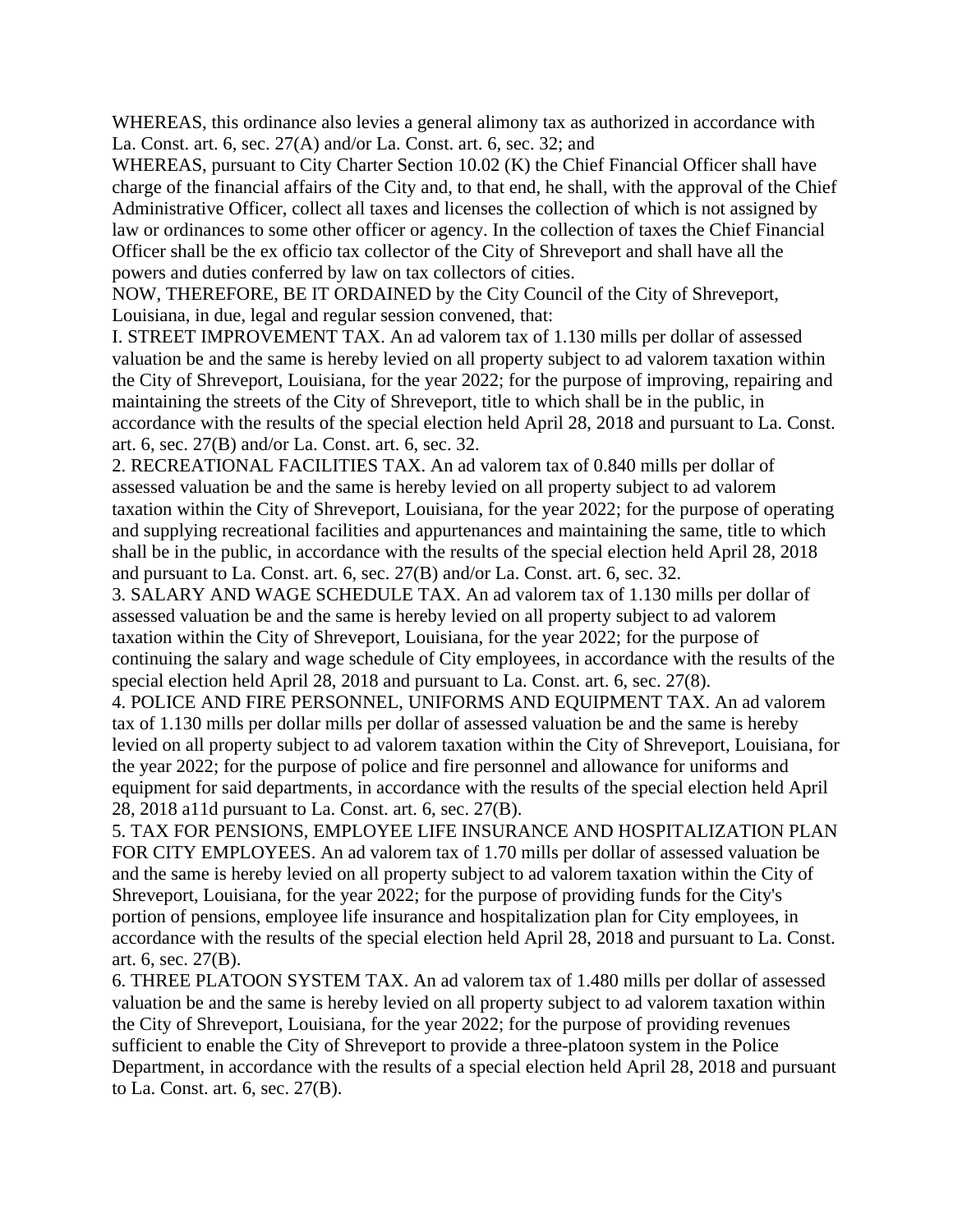7. GENERAL ALIMONY TAX. An ad valorem tax of 10.360 mills per dollar of assessed valuation be and the same is hereby levied on all property subject to ad valorem taxation within the City of Shreveport, Louisiana, for the year 2022; for the purpose of general operating expenses of the General Fund, in accordance with and pursuant to La. Const. art. 6, sec. 27(A). BE IT FURTHER ORDAINED that this ordinance shall be full authority to the Tax Assessor of the Parish of Caddo, Louisiana and the Tax Assessor of the Parish of Bossier, Louisiana, to extend the taxes herein levied on the assessment rolls of the City of Shreveport, Louisiana for the year 2022.

BE IT FURTHER ORDAINED the tax collector of the City of Shreveport, Louisiana shall collect and remit the same to said taxing authority in accordance with law.

BE IT FURTHER ORDAINED the Chief Financial Officer, Ex Officio Tax Collector of the City of Shreveport, is hereby empowered, authorized, and directed to cause said taxes, as herein above set forth, to be spread upon the tax roll of the City of Shreveport, Louisiana for the year 2022, to collect said ad valorem taxes for and on behalf of said City, according to law, and to place the same to the credit of the funds described herein above as authorized by law.

BE IT FURTHER ORDAINED the taxes herein levied shall become a permanent lien and privilege on all property subject to taxation as herein set forth, and the collection thereof shall be enforceable in the manner provided by law.

BE IT FURTHER ORDAINED that the Clerk of Council shall provide a certified copy of this ordinance to the Tax Assessor of Caddo Parish and the Tax Assessor of Bossier Parish immediately after its final passage and adoption by the City Council and approval by the Mayor. BE IT FURTHER ORDAINED that if any provision or item of this Ordinance or the application thereof is held invalid, such invalidity shall not affect other provisions, items or applications of this Ordinance which can be given affect without the invalid provisions, items or applications and to this end the provisions of this Ordinance are hereby declared severable.

BE IT FURTHER ORDAINED that all Ordinances, Resolutions or parts thereof in conflict herewith are hereby repealed.

BE IT FURTHER ORDAINED that this Ordinance shall become effective in accordance with the provisions of Shreveport City Charter section 4.23.

THUS DONE AND ORDAINED by the City Council of the City of Shreveport, Louisiana.

### **ORDINANCE NO. 53 OF 2022**

### **AN ORDINANCE LEVYING AND AUTHORIZING THE COLLECTION OF A TAX OF 9.040 MILLS PER DOLLAR ON ALL PROPERTY SUBJECT TO AD VALOREM TAXATION WITHIN THE BOUNDS OF THE DOWNTOWN DEVELOPMENT DISTRICT, OF THE CITY OF SHREVEPORT, LOUISIANA, AS DEFINED BY LA. R.S. 33:2740.38, FOR THE YEAR 2022, IN THE AMOUNTS AND FOR THE PURPOSES DESCRIBED HEREIN, AND TO OTHERWISE PROVIDE WITH RESPECT THERETO.**

WHEREAS, a Special Election was held on November 5, 2002, for the special ad valorem tax for the Shreveport Downtown Development District; and

WHEREAS, on Tuesday, November 12, 2002 the City Council did then and there in open and public session proceed to examine and canvass the returns and declare the results of the special election in Resolution No. 179 of 2002; and

WHEREAS, the proposition for the special ad valorem tax for the Shreveport Downtown Development District was authorized by the voters and extended to twenty-five (25) years (in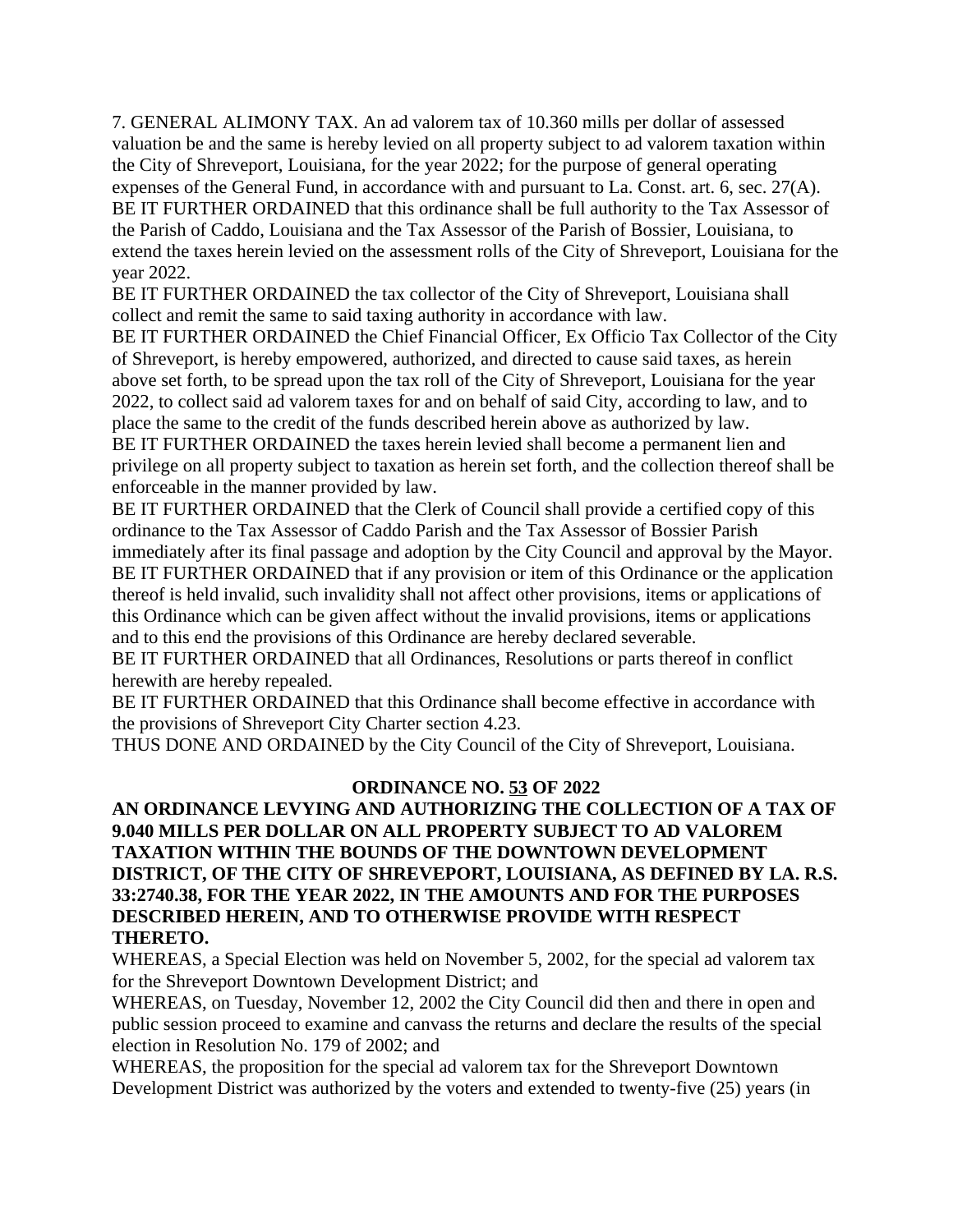lieu of five (5) years), beginning with the year 2002 and ending with the year 2027 (i.e. the taxes expire on December 31, 2027); and

WHEREAS, ad valorem taxes must be levied each year by the City Council in order for the Tax Assessors of Caddo and Bossier Parish to assess taxable property and for the Chief Financial Officer, who is designated as the Ex Officio Tax Collector under Section 10.02(k) of the City Charter, to collect the taxes; and

WHEREAS, 2022 is not a reassessment year; and

WHEREAS, pursuant to La. R.S. 33:2740.38, the State legislature found and declared that it was necessary for the public health, safety, and welfare of the City of Shreveport, Louisiana that the property value deterioration, in the principal area or areas of the City of Shreveport zoned for business and known generally as the central business district be halted, since the said central business district is the center of commercial, civic, and cultural activities of the metropolitan area; and

WHEREAS, pursuant to La. R.S. 33:2740.38 B.(1)(a), a special taxing district was created by Act No. 573 of the 1975 Regular Session and any amendment thereto within the City of Shreveport was and shall continue to be recognized as a Downtown Development District and is composed of that area of the City of Shreveport described therein; and

WHEREAS, pursuant to La. R.S. 33:2740.38 B.(2), the said special taxing district is known as and shall continue to be hereby designated as the Shreveport Downtown Development District; and

WHEREAS, pursuant to La. R.S. 33:2740.38 C.(1), the Shreveport Downtown Development District, hereinafter referred to sometimes as the "district," shall be governed by the Shreveport Downtown Development Authority, hereinafter referred to sometimes as the "authority," originally established by Ordinance No. 47 of 1975 of the City Council of the City of Shreveport; and

WHEREAS, pursuant to La. R.S. 33:2740.38 F.(1), in order to provide funds for the implementation of the proposals and programs of the Shreveport Downtown Development District, the Shreveport Downtown Development Authority shall submit to theCity Council, with its proposals and programs, recommendations and proposals for the levy of special ad valorem taxes not to exceed at any given time an aggregate of ten (10) mills on the dollar of assessed valuation on all property situated within the district; and

WHEREAS, pursuant to La. R.S. 33:2740.38 F.(1), the proceeds of any such ad valorem tax shall be used solely and exclusively for the purposes and benefit of the district, and said proceeds may be expended or made available by the authority for administration costs, operational expenses, acquiring property by purchase, donation, exchange, or otherwise but not by expropriation, the preservation, revitalization, or beautification of public and private property within the district, project expenses or the retirement of bonds or other evidence of indebtedness. However, the proceeds of any such ad valorem tax shall not be used for any motel or lodging industry which would compete with any such existing private enterprise in the district; and WHEREAS, pursuant to La. R.S. 33:2740.38 F.(3), the City Council shall review and consider any plans submitted within thirty (30) days following the submission to it by the authority, and shall adopt or reject such plan by majority vote of its members. If the City Council adopts such a plan, it shall become final and conclusive and the ad valorem tax shall be levied as provided herein; and

WHEREAS, pursuant to La. R.S. 33:2740.38 F.(4), each plan submitted or resubmitted shall set forth the projects recommended, the estimated cost thereof, recommendations for funding, and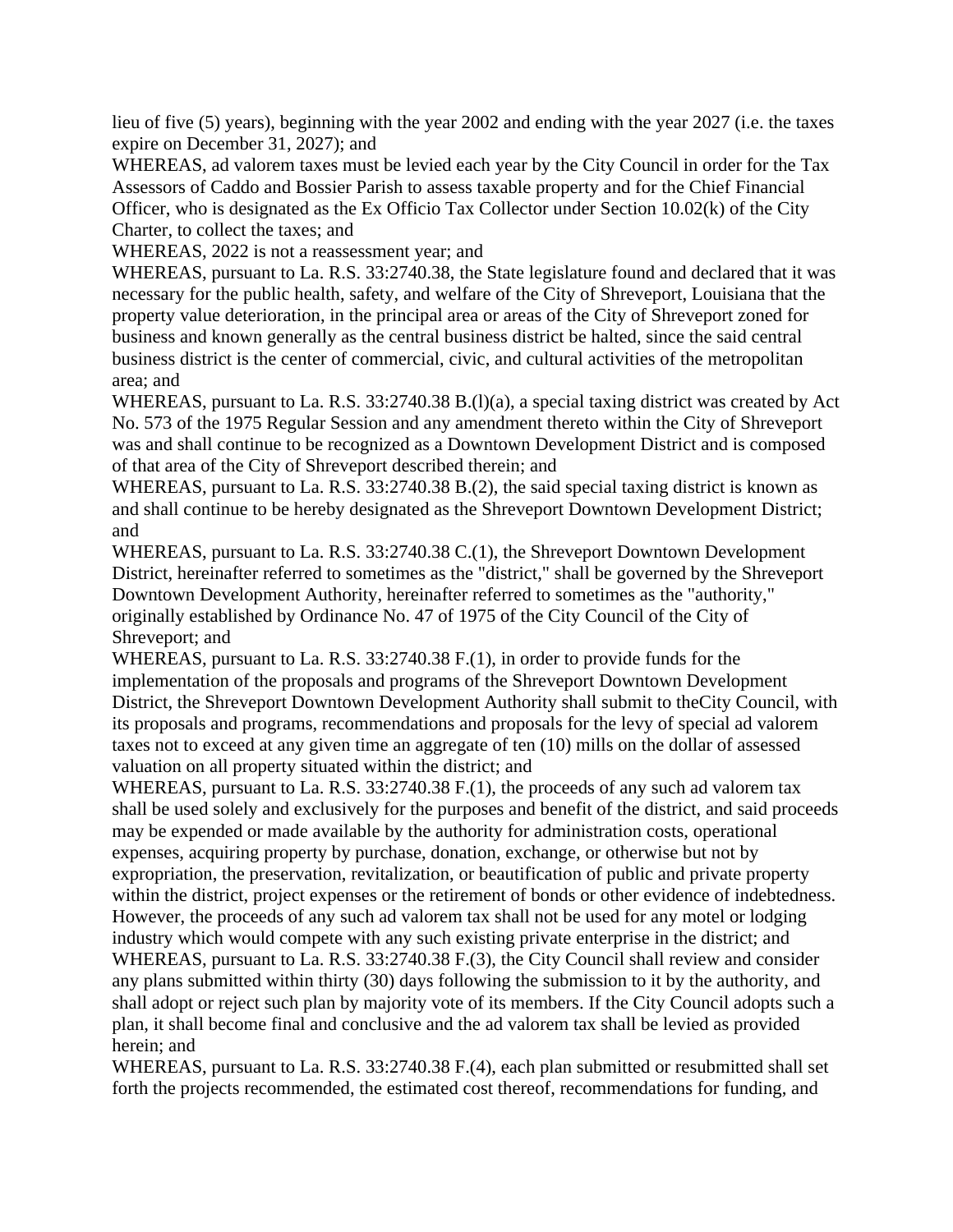such other information as required by this section or by the authority or by the City Council; and WHEREAS, the City Council adopted the 2022 Downtown Development Authority Program of Work on December, 14 2021 in Resolution No. 147 of 2021; and

WHEREAS, pursuant to City Charter Section I 0.02 (K) the Chief Financial Officer shall have charge of the financial affairs of the City and, to that end, he shall, with the approval of the Chief Administrative Officer, collect all taxes and licenses the collection of which is not assigned by law or ordinances to some other officer or agency. In the collection of taxes the Chief Financial Officer shall be the ex officio tax collector of the City of Shreveport and shall have all the powers and duties conferred by law on tax collectors of cities; and

WHEREAS, this ordinance levies the 2022 ad valorem property taxes and authorizes the collection of said taxes for the Shreveport Downtown Development Authority, as authorized by and pursuant to the Special Election held on November 5, 2002, in accordance with La. Const. art. 6, sec. 27(B); and

WHEREAS, pursuant to City Charter Section H).02 (K) the Chief Financial Officer shall have charge of the financial affairs of the City and, to that end, he shall, with the approval of the Chief Administrative Officer, collect all taxes and licenses the collection of which is not assigned by law or ordinances to some other officer or agency. In the collection of taxes, the Chief Financial Officer shall be the ex officio tax collector of the City of Shreveport and shall have all the powers and duties conferred by law on tax collectors of cities.

NOW, THEREFORE, BE IT ORDAINED by the City Council of the City of Shreveport, Louisiana, in due, legal and regular session convened, that:

TAX FOR SHREVEPORT DOWNTOWN DEVELOPMENT AUTHORITY. An ad valorem tax of 9.040 mills per dollar of assessed valuation be and the same is hereby levied on all property subject to ad valorem taxation within the bounds of the Shreveport Downtown Development District, of the City of Shreveport, Louisiana, as provided in La. R.S. 33:2740.38, for the year 2022; to be expended by the Shreveport Downtown Development Authority for the purpose of providing funds for administration, operational expenses, capital improvements, project expenses or the retirement of bonds or other evidences of indebtedness, all in accordance with the results of a special election held November 5, 2002, whereby the authorization for taxation was extended to twenty-five (25) years in lieu of five (5) years, beginning with the year 2002 and ending with the year 2027.

BE IT FURTHER ORDAINED that this ordinance shall be full authority to the Tax Assessor of the Parish of Caddo, Louisiana and the Tax Assessor of the Parish of Bossier, Louisiana, to extend the taxes herein levied on the assessment rolls of the City of Shreveport, Louisiana for the year 2022.

BE IT FURTHER ORDAINED the tax collector of the City of Shreveport, Louisiana shall collect and remit the same to said taxing authority in accordance with law.

BE IT FURTHER ORDAINED the Chief Financial Officer, Ex Officio Tax Collector of the City of Shreveport, is hereby empowered, authorized, and directed to cause said taxes, as herein above set forth, to be spread upon the tax roll of the City of Shreveport, Louisiana for the year 2022, to collect said ad valorem taxes for and on behalf of said City, according to law, and to place the same to the credit of the funds described herein above as authorized by law.

BE IT FURTHER ORDAINED the taxes herein levied shall become a permanent lien and privilege on all property subject to taxation as herein set forth, and the collection thereof shall be enforceable in the manner provided by law.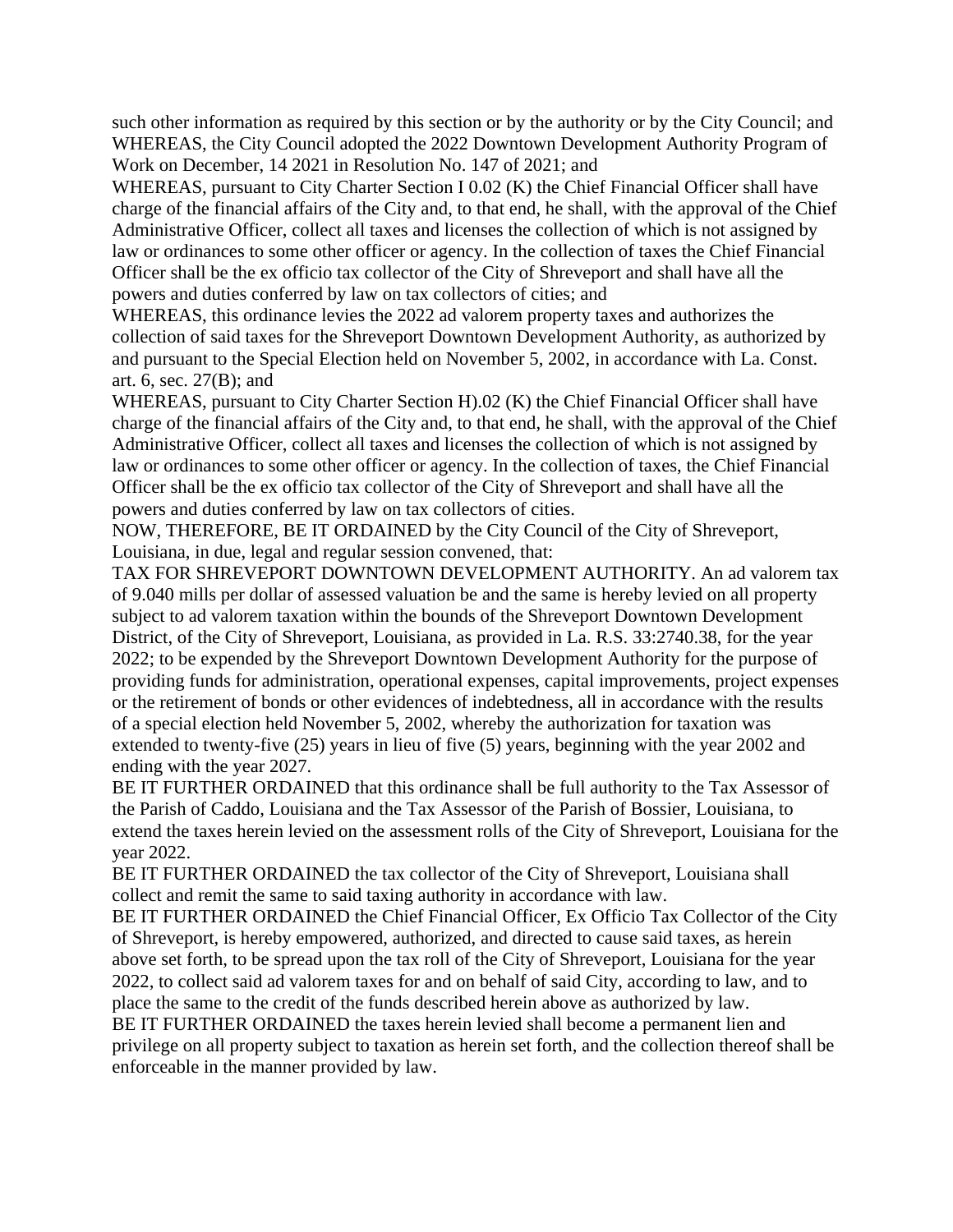BE IT FURTHER ORDAINED that the Clerk of Council shall provide a certified copy of this ordinance to the Tax Assessor of Caddo Parish and the Tax Assessor of Bossier Parish immediately after its final passage and adoption by the City Council and approval by the Mayor. BE IT FURTHER ORDAINED that if any provision or item of this Ordinance or the application thereof is held invalid, such invalidity shall not affect other provisions, items or applications of this Ordinance which can be given affect without the invalid provisions, items or applications and to this end the provisions of this Ordinance are hereby declared severable.

BE IT FURTHER ORDAINED that all Ordinances, Resolutions or parts thereof in conflict herewith are hereby repealed.

BE IT FURTHER ORDAINED that this Ordinance shall become effective in accordance with the provisions of Shreveport City Charter Section 4.23.

THUS DONE AND ORDAINED by the City Council of the City of Shreveport, Louisiana

### **TABLED LEGISLATION**

**ORDINANCES/RESOLUTIONS**:

**RESOLUTION NO. 124 OF 2021:** A resolution to establish an Intergovernmental committee, and to otherwise provide with respect thereto. (D/Boucher) (Tabled on November 9, 2021) **RESOLUTION NO. 166 OF 2021:** A resolution in support of and establishing a Tax Increment Financing (TIF) District, a proposed public improvement district, wholly within the city limits of the City of Shreveport, and otherwise providing with respect thereto. (F/Green) (Tabled on January 11, 2022)

**ORDINANCE NO. 85 OF 2021**: An ordinance to amend certain portions of chapter 22 of the City of Shreveport Code of Ordinances relative to demolition delay in the Downtown Development District and otherwise providing with respect thereto (B/Fuller) (Tabled June 22, 2021)

**ORDINANCE NO. 149 OF 2021**: An ordinance amending Section 10-69 of Chapter 10, Article IV, Division 2 of the City of Shreveport, Louisiana, Code of Ordinances with respect to the Fee and Term for alcoholic beverage handling employee cards, and to otherwise provide with respect thereto. (Tabled on December 14, 2021)

**APPEALS PROPERTY STANDARDS APPEALS:** NONE **ALCOHOLIC BEVERAGE ORDINANCE APPEALS**: NONE **METROPOLITAN PLANNING COMMISSION AND ZBA APPEALS**: NONE **OTHER APPEALS SOB APPEALS**: NONE **TAXI APPEALS**: NONE **REPORTS FROM OFFICERS, BOARDS, AND COMMITTEES CLERK'S REPORT**: The following letter of appointment was received from the Mayor's office on April 21, 2022, and is subject for confirmation on May 10, 2022. Fire Chief - Clarence Reese, Jr.

# **ADDITIONAL COMMUNICATIONS**: **ADDITIONAL COMMUNICATIONS FROM THE MAYOR ADDITIONAL COMMUNICATIONS FROM COUNCIL MEMBERS**

**EXECUTIVE SESSION:** The Clerk read a request from the city attorney to go into Executive Session pursuant to LSA-R.S. 42:16 and R.S. 42:17(A) (2) to receive information relative to the